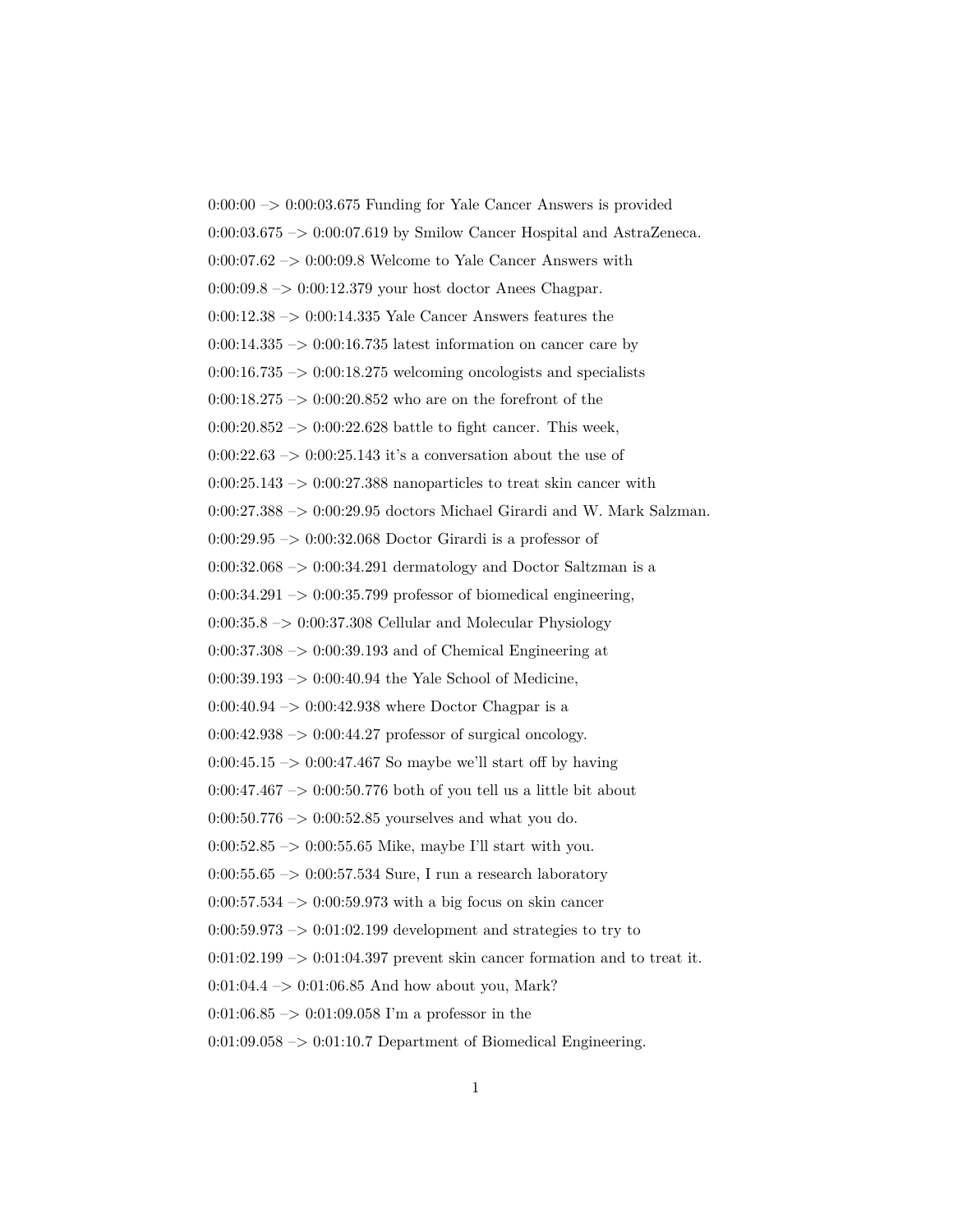$0:01:10.7 \rightarrow 0:01:12.826$  My training is in chemical engineering,  $0:01:12.826 \rightarrow 0:01:15.367$  but for my research career and my  $0:01:15.37 \rightarrow 0:01:16.902$  teaching career I've mainly  $0:01:16.902 \rightarrow 0:01:19.2$  focused on how to apply principles  $0:01:19.263 \rightarrow 0:01:20.907$  from chemical engineering to  $0:01:20.907 \rightarrow 0:01:22.962$  make new products for medicine.  $0:01:22.97 \rightarrow 0:01:25.525$  This is such an  $0:01:25.525 \rightarrow 0:01:27.069$  unusual marriage and something  $0:01:27.069 \rightarrow 0:01:29.673$  that I love about academia is that  $0:01:29.673 \rightarrow 0:01:32.286$  we can take disciplines that are  $0:01:32.286 \rightarrow 0:01:34.521$  truly disperate on the surface  $0:01:34.521 \rightarrow 0:01:36.97$  and make them collide and have  $0:01:36.97 \rightarrow 0:01:38.57$  really fascinating things happen. 0:01:40.57 –> 0:01:43.506 Mike, tell me a little bit more about  $0:01:43.506 \rightarrow 0:01:46.639$  how your research evolved and  $0:01:46.64 \rightarrow 0:01:48.65$  how you got to meet Mark? 0:01:48.65  $\rightarrow$  0:01:51.998 You know we have a really rich  $0:01:51.998 \rightarrow 0:01:54.717$  environment for exchange of ideas and just  $0:01:54.717 \rightarrow 0:01:57.638$  a tremendous breadth of faculty that is  $0:01:57.638 \rightarrow 0:02:00.302$  very welcoming to folks getting together.  $0:02:00.31 \rightarrow 0:02:01.842$  Discussing how different perspectives  $0:02:01.842 \rightarrow 0:02:04.73$  and takes on research can be combined. 0:02:04.73 –> 0:02:07.25 Mark and I have had a  $0:02:07.25 \rightarrow 0:02:10.465$  chance to see each other at various  $0:02:10.465 \rightarrow 0:02:11.965$  meetings and conferences here  $0:02:11.97 \rightarrow 0:02:14.875$  on campus and to  $0:02:14.875 \rightarrow 0:02:16.839$  have discussions time to time  $0:02:16.84 \rightarrow 0:02:18.484$  over the years after these meetings  $0:02:19.72 \rightarrow 0:02:22.924$  and then we really hit it off on Mark's  $0:02:22.924 \rightarrow 0:02:24.773$  technology of using nanoparticles  $0:02:24.773 \rightarrow 0:02:27.133$  to deliver anti-tumor agents.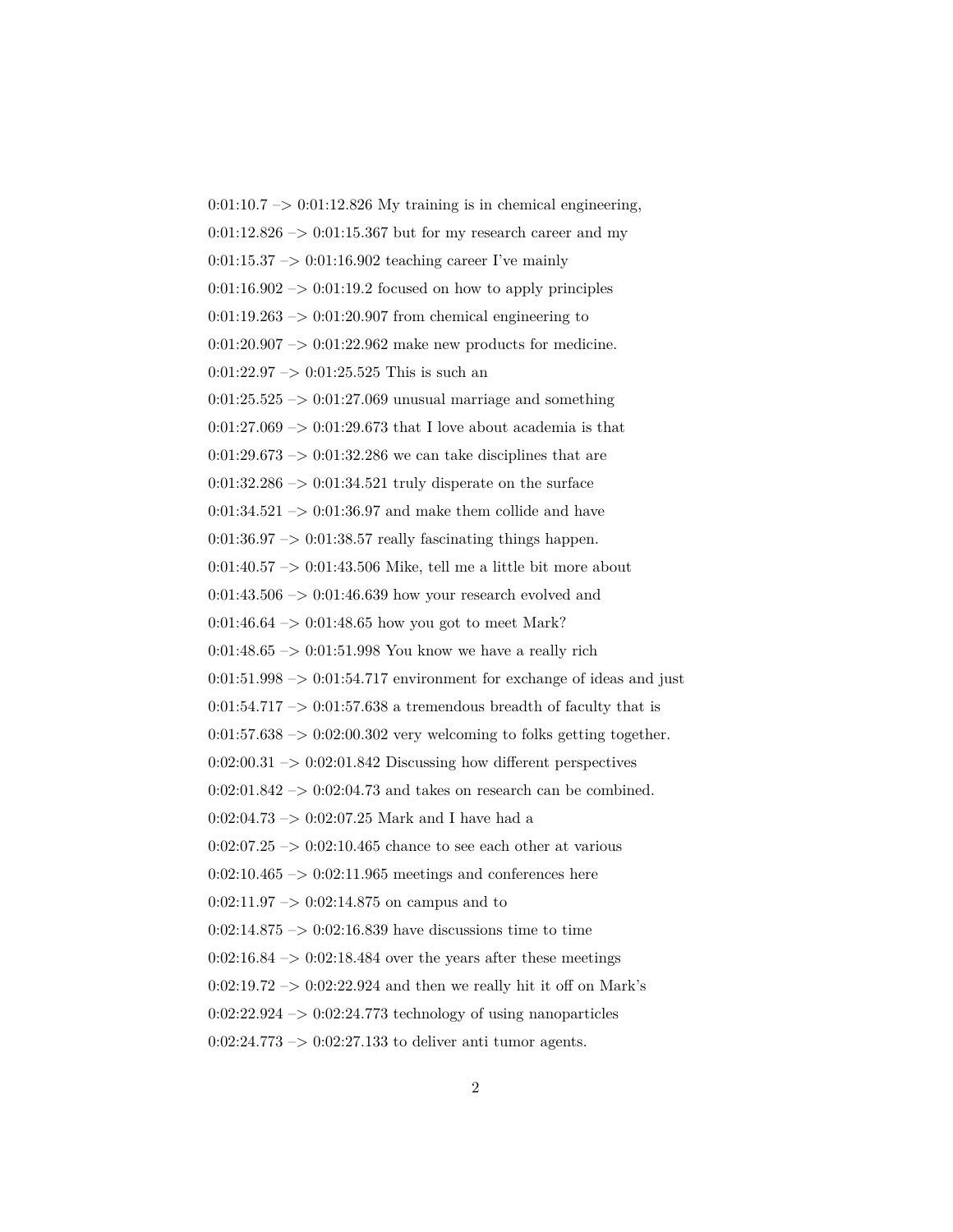$0:02:28.187 \rightarrow 0:02:30.63$  And a thought bomb went off in my  $0:02:30.718 \rightarrow 0:02:33.278$  head regarding all the potential  $0:02:33.278 \rightarrow 0:02:36.279$  applications in the skin which is  $0:02:36.279 \rightarrow 0:02:38.778$  so accessible and such a burden on 0:02:38.778 –> 0:02:41.798 our society in terms of the  $0:02:41.798 \rightarrow 0:02:45.184$  number of skin cancers and the  $0:02:45.184 \rightarrow 0:02:47.399$  challenges in controlling these and treating them.  $0:02:48.606 \rightarrow 0:02:52.345$  And so I reached out to Mark after one  $0:02:52.345 \rightarrow 0:02:55.697$  of his talks and he was very receptive.  $0:02:55.7 \rightarrow 0:02:58.584$  We had a wonderful meeting and  $0:02:58.584 \rightarrow 0:03:00.634$  brainstorming session and that was  $0:03:00.634 \rightarrow 0:03:02.86$  several years ago and we've really  $0:03:02.86 \rightarrow 0:03:05.079$  grown with our possibilities and directions  $0:03:06.49 \rightarrow 0:03:08.565$  research-wise in putting  $0:03:08.565 \rightarrow 0:03:09.81$  our heads together. 0:03:09.81  $\rightarrow$  0:03:12.96 Mark tell us a little bit more  $0:03:12.96 \rightarrow 0:03:16.348$  about your research and this drug  $0:03:16.348 \rightarrow 0:03:19.149$  delivery mechanism that you have and  $0:03:19.15 \rightarrow 0:03:22.069$  the talk that spurred everything on? 0:03:23.318  $\rightarrow$  0:03:25.814 I'll start back almost 30 years ago when I first 0:03:28.648 –> 0:03:30.829 got interested in this field, 0:03:30.83  $\rightarrow$  0:03:32.91 we had discovered that  $0:03:32.91 \rightarrow 0:03:34.574$  there were some polymers,  $0:03:34.58 \rightarrow 0:03:35.828$  some polymer materials,  $0:03:35.83 \rightarrow 0:03:38.56$  plastics that one could implant in the 0:03:38.56  $\rightarrow$  0:03:42.089 skin or put in contact with human tissues,  $0:03:42.09 \rightarrow 0:03:44.17$  and they're very inert.  $0:03:44.17 \rightarrow 0:03:47.178$  And the key discovery was that you could  $0:03:47.178 \rightarrow 0:03:50.089$  combine these materials with drug molecules.  $0.03:50.09 \rightarrow 0.03:52.61$  So that you could make such things  $0:03:52.61 \rightarrow 0:03:54.411$  like implants that you could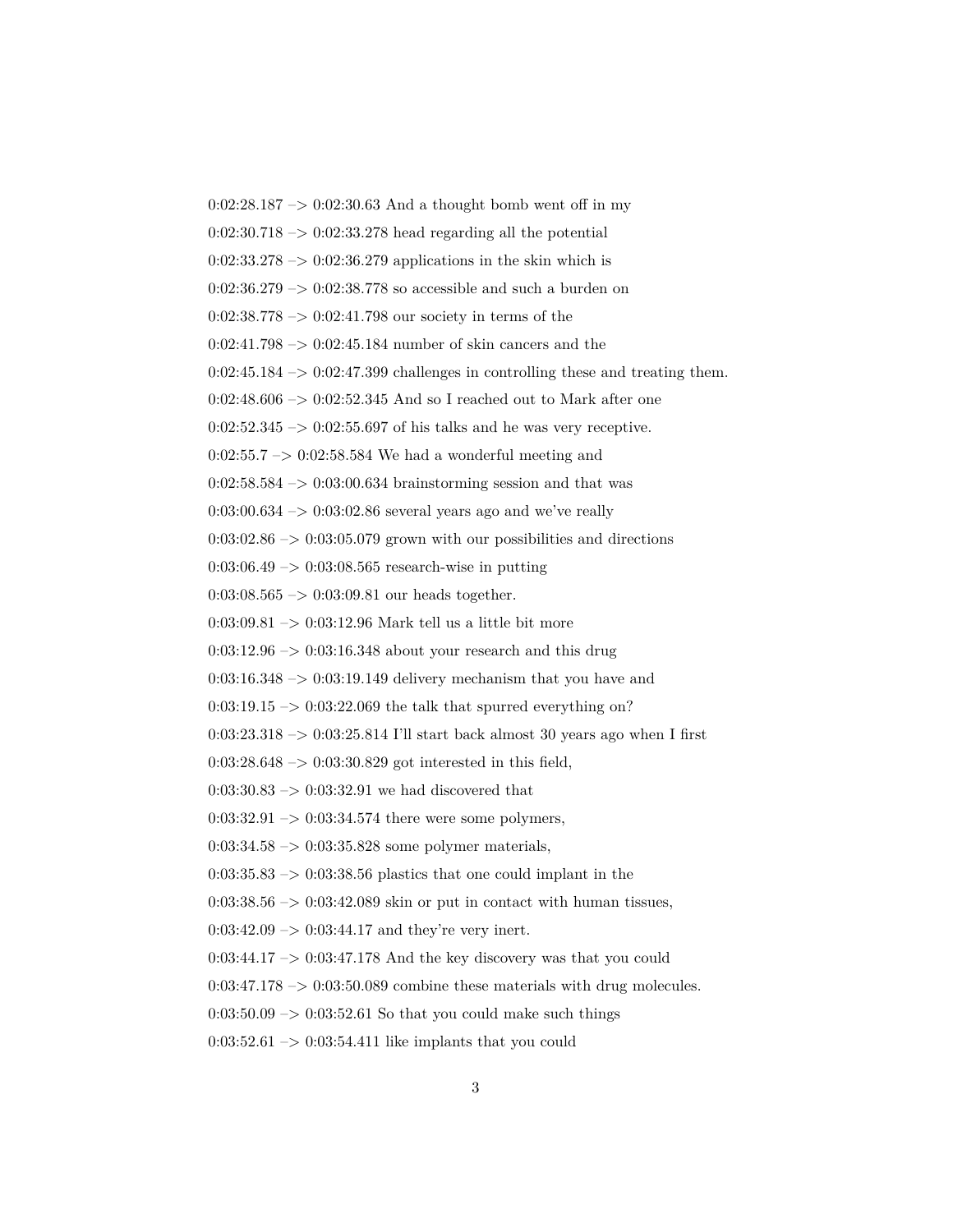$0:03:54.411 \rightarrow 0:03:56.577$  place in contact with tissues or  $0:03:56.577 \rightarrow 0:03:58.774$  implant into tissues and they would  $0:03:58.774 \rightarrow 0:04:00.519$  slowly release the drug molecules  $0:04:00.519 \rightarrow 0:04:02.689$  that you had embedded into them,  $0:04:02.69 \rightarrow 0:04:05.21$  and so that really started me on a  $0:04:05.21 \rightarrow 0:04:07.9$  path to thinking about how you could  $0.04:07.9 \rightarrow 0.04:10.25$  both expand the range of materials  $0:04:10.25 \rightarrow 0:04:12.77$  that you could use in this fashion,  $0:04:12.77 \rightarrow 0:04:13.85$  and more importantly,  $0:04:13.85 \rightarrow 0:04:16.01$  how you could marry this technology  $0:04:16.01 \rightarrow 0:04:17.45$  to treat different diseases.  $0:04:17.45 \rightarrow 0:04:20.45$  And we really focused a lot on cancer  $0:04:20.45 \rightarrow 0:04:22.988$  because of the potential to create  $0.04:22.988 \rightarrow 0.04:25.607$  drug delivery systems that would be  $0:04:25.607 \rightarrow 0:04:27.737$  more effective at treating cancer. 0:04:27.74  $\rightarrow$  0:04:30.804 But at the same time would be safer  $0:04:30.804 \rightarrow 0:04:34.347$  and we could use the materials to sort  $0:04:34.347 \rightarrow 0:04:38.237$  of focus the drug action on the tumor  $0:04:38.237 \rightarrow 0:04:41.249$  cells rather than on normal tissue.  $0:04:41.25 \rightarrow 0:04:44.099$  And I think the possibilities for this  $0:04:44.099 \rightarrow 0:04:46.278$  really expanded about 15 years ago,  $0:04:46.28 \rightarrow 0:04:48.21$  when we discovered you could  $0:04:48.21 \rightarrow 0:04:49.754$  make not only implants,  $0:04:49.76 \rightarrow 0:04:51.938$  but you could make tiny tiny  $0:04:51.938 \rightarrow 0:04:53.39$  particles of these polymer  $0:04:53.457 \rightarrow 0:04:55.567$  materials and anti-cancer drugs.  $0.04:55.57 \rightarrow 0.04:57.868$  So we call those nanoparticles because  $0:04:57.868 \rightarrow 0:05:00.599$  their size is measured in the nanometers.  $0:05:00.6 \rightarrow 0:05:01.806$  They're very small,  $0:05:01.806 \rightarrow 0:05:05.423$  so the particles that Mike and I have been  $0:05:05.423 \rightarrow 0:05:08.722$  using are about the same size as a virus.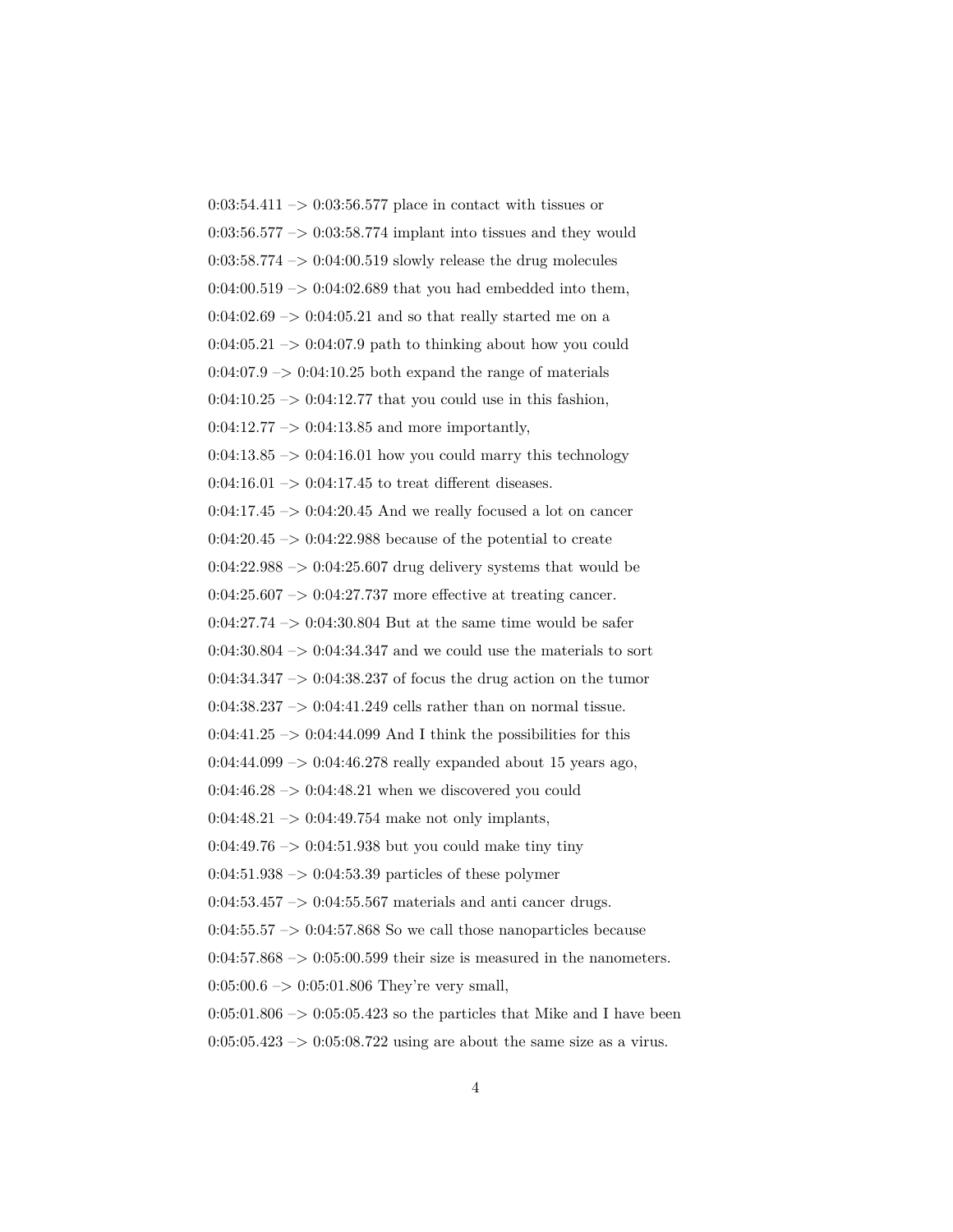$0:05:08.722 \rightarrow 0:05:11.528$  So because they're so small you can  $0:05:11.53 \rightarrow 0:05:13.205$  administer them easily in a  $0:05:13.205 \rightarrow 0:05:14.545$  variety of different settings.  $0:05:14.55 \rightarrow 0:05:17.238$  You can inject them easily through a needle,  $0:05:17.24 \rightarrow 0:05:17.92$  for example.  $0:05:17.92 \rightarrow 0:05:20.3$  Or you could suspend them in a  $0:05:20.3 \rightarrow 0:05:22.374$  solution and infuse them or apply  $0:05:22.374 \rightarrow 0:05:24.753$  them topically on the skin so that  $0:05:24.753 \rightarrow 0:05:26.993$  that gives you a lot of possibilities  $0:05:26.993 \rightarrow 0:05:29.095$  and thinking about how you're going  $0:05:29.095 \rightarrow 0:05:31.572$  to match this delivery system to the  $0:05:31.572 \rightarrow 0:05:33.172$  particular tumor that you're trying  $0:05:33.172 \rightarrow 0:05:35.475$  to treat and the other thing about  $0:05:35.475 \rightarrow 0:05:37.395$  being tiny tiny particles is that  $0:05:37.4 \rightarrow 0:05:39.416$  they're much smaller than tumor cells,  $0:05:39.42 \rightarrow 0:05:41.856$  and so they can actually enter into  $0:05:41.86 \rightarrow 0:05:43.936$  tumor cells and once  $0:05:43.936 \rightarrow 0:05:45.74$  they're in the tumor cell,  $0:05:45.74 \rightarrow 0:05:47.858$  they'll start releasing slowly their drug,  $0:05:47.86 \rightarrow 0:05:49.912$  and this allows the drug, the  $0:05:49.912 \rightarrow 0:05:52.429$  source of the drug, to be released  $0:05:52.429 \rightarrow 0:05:54.565$  very near its site of action,  $0:05:54.57 \rightarrow 0:05:56.76$  which for anti-cancer drugs is  $0:05:56.76 \rightarrow 0:05:59.16$  often in the nucleus of the cell,  $0:05:59.16 \rightarrow 0:06:01.379$  and so this gives you another level  $0:06:01.379 \rightarrow 0:06:03.927$  of control or design that you can  $0:06:03.927 \rightarrow 0:06:06.219$  introduce into the the delivery system  $0:06:06.892 \rightarrow 0:06:09.244$  in order to match them most  $0.06:09.244 \rightarrow 0.06:10.738$  effectively to treat the particular  $0:06:10.738 \rightarrow 0:06:12.563$  tumor that you're interested in.  $0:06:12.93 \rightarrow 0:06:15.786$  And so Mike, tell us more about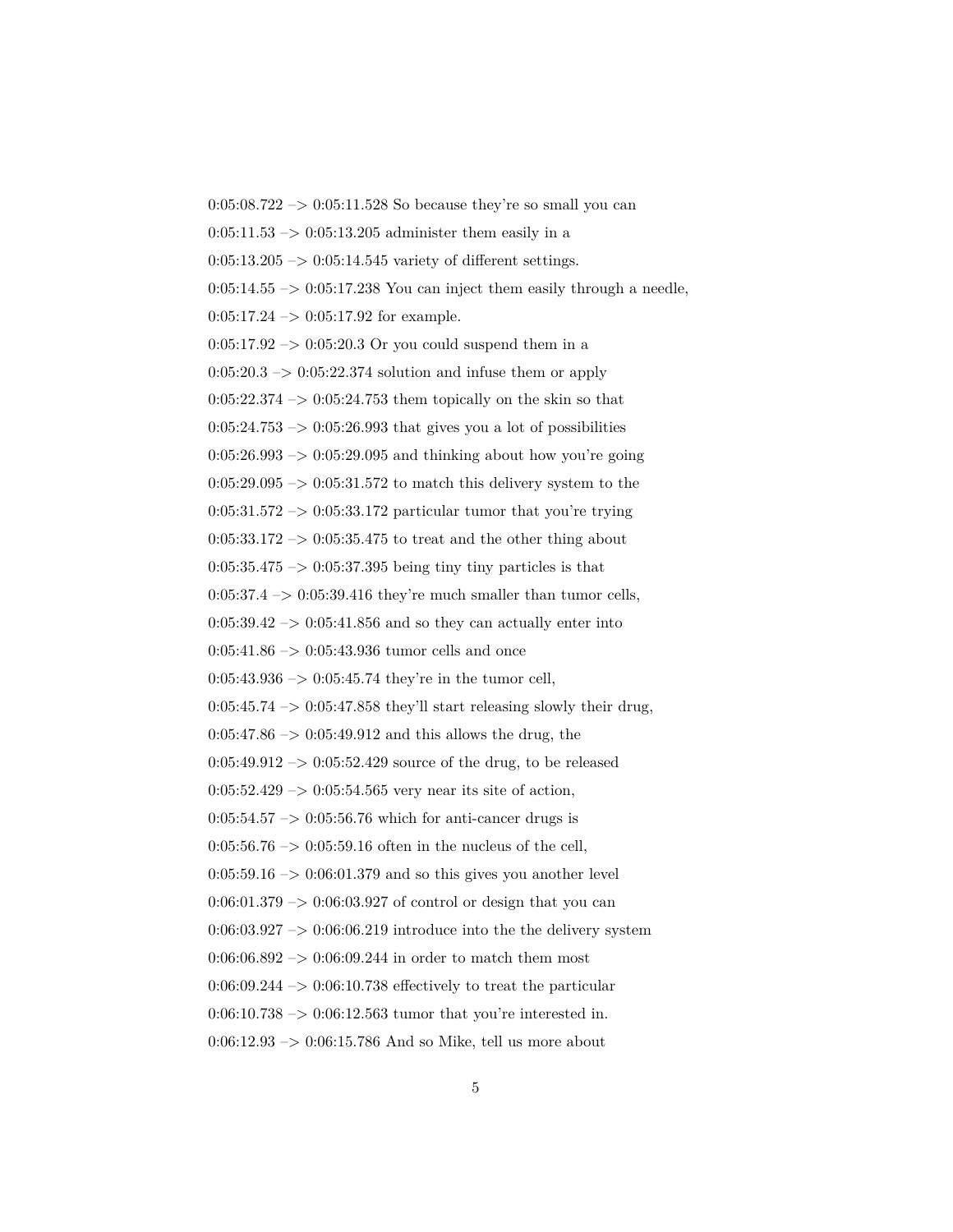$0:06:15.786 \rightarrow 0:06:18.199$  the thought bomb that you had.  $0:06:18.2 \rightarrow 0:06:20.09$  You know, it certainly sounds  $0.06:20.09 \rightarrow 0.06:21.98$  like this technology that Mark  $0:06:22.043 \rightarrow 0:06:23.867$  has is incredibly innovative,  $0:06:23.87 \rightarrow 0:06:26.3$  but has so many possible applications.  $0:06:26.3 \rightarrow 0:06:29.404$  So how did you really think about its 0:06:29.404 –> 0:06:32.37 utility in terms of skin cancer? 0:06:32.37 –> 0:06:36.015 I took a broad approach at first.  $0.06:36.02 \rightarrow 0.06:38.855$  As to the potential applications in the  $0.06:38.855 \rightarrow 0.06:41.252$  skin topical application, for example,  $0:06:41.252 \rightarrow 0:06:43.616$  to improve sunscreen performance.  $0:06:43.62 \rightarrow 0:06:46.062$  Injection into tumors to improve delivery  $0:06:46.062 \rightarrow 0:06:48.809$  of anti tumor agents to skin cancers,  $0:06:48.81 \rightarrow 0:06:51.442$  but also about the potential to stimulate  $0:06:51.442 \rightarrow 0:06:53.6$  the immune system against cancer. 0:06:53.6  $\rightarrow$  0:06:55.192 How these could facilitate  $0:06:55.192 \rightarrow 0:06:56.784$  delivery of those agents.  $0:06:56.79 \rightarrow 0:07:00.198$  Mark and I also talked about the various  $0:07:00.198 \rightarrow 0:07:02.332$  inflammatory diseases of the skin and  $0:07:02.332 \rightarrow 0:07:05.128$  how we might use agents that are anti  $0:07:05.128 \rightarrow 0:07:07.398$  inflammatory and better deliver  $0.07:07.398 \rightarrow 0.07:09.604$  those agents and increase their performance,  $0:07:09.604 \rightarrow 0:07:11.714$  increase their safety so they're  $0:07:11.714 \rightarrow 0:07:13.391$  not necessarily impacting the  $0.07:13.391 \rightarrow 0.07:14.459$  overall immune system in a negative way.  $0:07:16.26 \rightarrow 0:07:18.51$  and throughout the entire body,  $0:07:18.51 \rightarrow 0:07:20.76$  so it's about local delivery. 0:07:20.76 –> 0:07:22.56 It's about increasing drug  $0:07:22.56 \rightarrow 0:07:24.81$  availability in terms of cancer.  $0:07:24.81 \rightarrow 0:07:27.603$  We have a huge burden  $0:07:27.603 \rightarrow 0:07:29.76$  with basal cell carcinoma.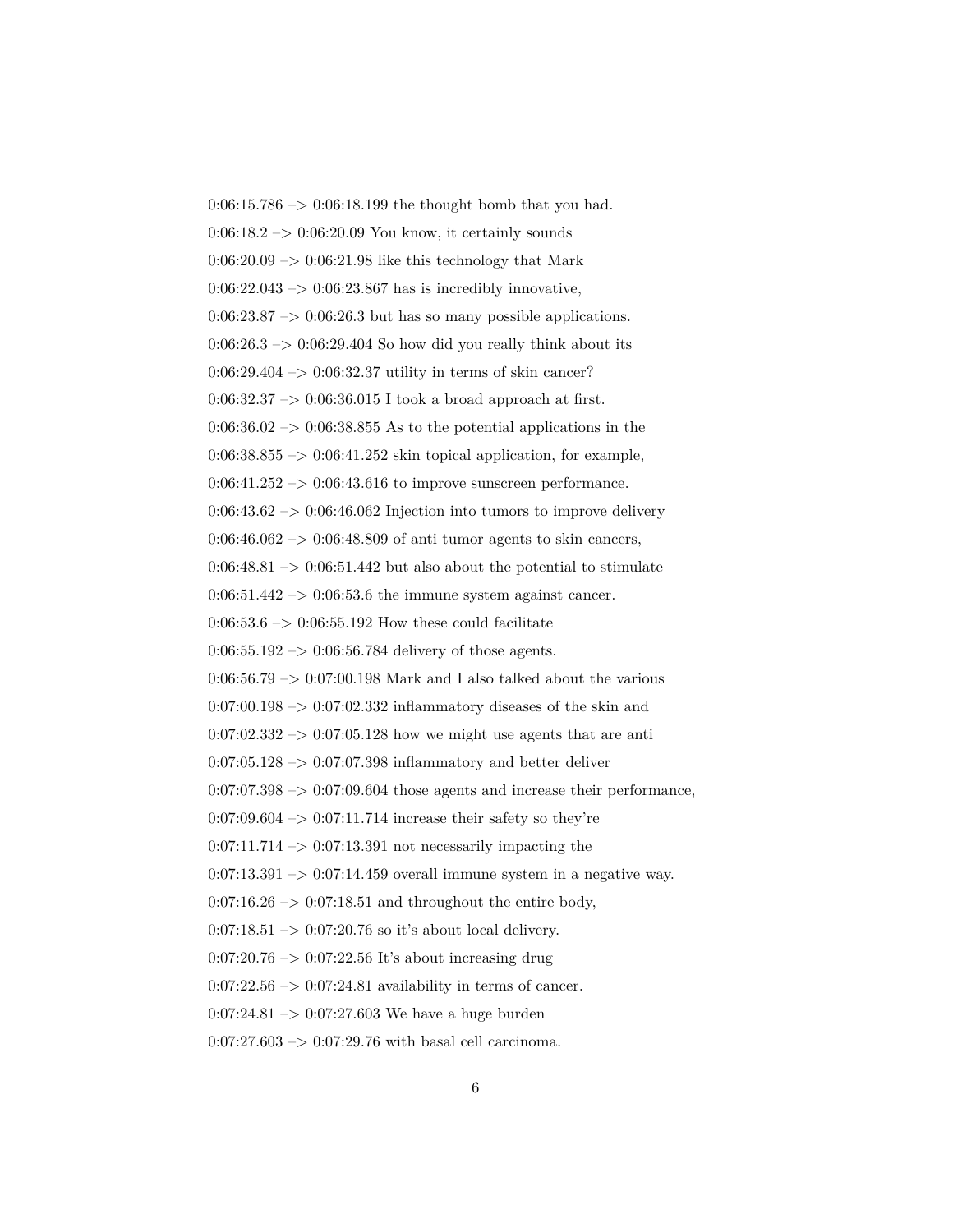0:07:29.76 –> 0:07:32.378 These are a huge number of cancers  $0:07:32.378 \rightarrow 0:07:35.677$  across the the world that outnumber all  $0:07:35.677 \rightarrow 0:07:38.302$  cancers combined in their occurrence,  $0:07:38.31 \rightarrow 0:07:41.46$  and often are treated by surgery or  $0:07:41.46 \rightarrow 0:07:44.508$  multiple surgeries on the same patient.  $0:07:44.51 \rightarrow 0:07:46.315$  An individual can develop many 0:07:46.315  $\rightarrow$  0:07:48.666 of these over a lifetime if  $0.07:48.666 \rightarrow 0.07:50.558$  they are fair skinned and  $0:07:50.56 \rightarrow 0:07:52.57$  have a lot of sun exposure.  $0:07:52.57 \rightarrow 0:07:54.585$  There is squamous cell carcinoma which  $0:07:54.585 \rightarrow 0:07:56.6$  presents another set of problems.  $0:07:56.6 \rightarrow 0:07:59.018$  They can be numerous as well,  $0:07:59.02 \rightarrow 0:08:01.972$  but they can also have a small chance  $0:08:01.972 \rightarrow 0:08:04.26$  of traveling throughout the body.  $0:08:04.26 \rightarrow 0:08:07.081$  They tend to be deeper as well. 0:08:10.696  $\rightarrow$  0:08:13.27 Melanoma not as common as basal  $0:08:13.27 \rightarrow 0:08:15.5$  cell and squamous cell carcinoma.  $0:08:15.5 \rightarrow 0:08:18.314$  But a whole other set of problems si that  $0:08:18.32 \rightarrow 0:08:21.947$  this is a real killer of young people. 0:08:21.95 –> 0:08:22.369 Melanoma is  $0:08:22.369 \rightarrow 0:08:25.302$  something that has a very high risk  $0:08:25.302 \rightarrow 0:08:27.334$  of metastasis after it obtains  $0:08:27.334 \rightarrow 0:08:29.199$  a certain level of depth.  $0:08:29.2 \rightarrow 0:08:30.19$  There are clear,  $0:08:30.19 \rightarrow 0:08:32.17$  unmet needs in some patients who 0:08:32.17 –> 0:08:33.964 have intermediate depth Melanoma 0:08:33.964 –> 0:08:35.832 that has already metastasized  $0:08:35.832 \rightarrow 0:08:37.67$  to regional lymph nodes.  $0.08:37.67 \rightarrow 0.08:40.286$  And there are challenges in treating  $0.08:40.286 \rightarrow 0.08:42.03$  these patients without necessarily  $0:08:42.094 \rightarrow 0:08:44.56$  giving them something aggressive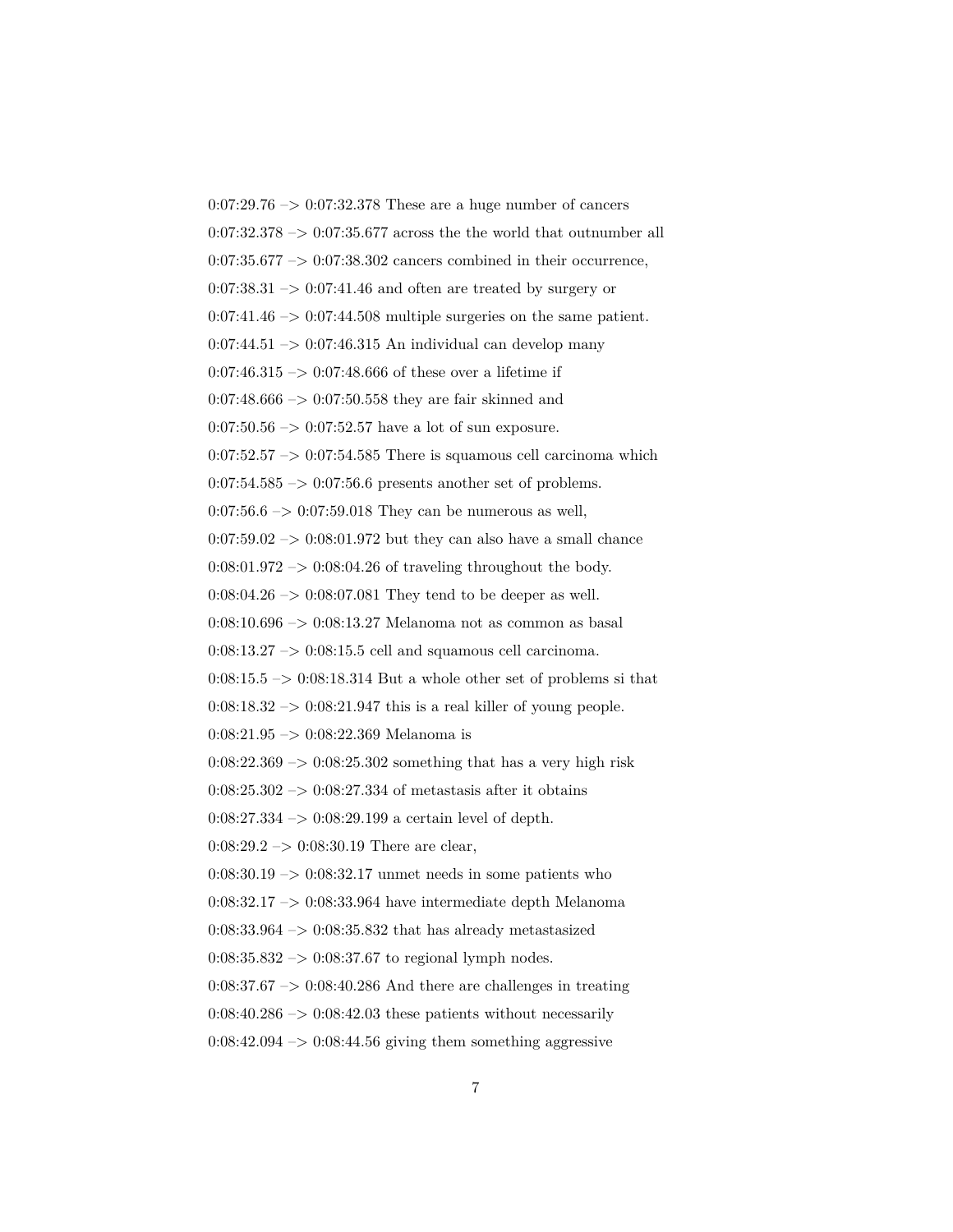$0:08:44.56 \rightarrow 0:08:46.204$  and systemically delivered.  $0:08:46.21 \rightarrow 0:08:48.59$  Chemotherapy to the entire body.  $0.08:48.59 \rightarrow 0.08:51.872$  So all of these potential challenges  $0.08:51.872 \rightarrow 0.08:55.285$  in the world of skin cancer  $0:08:55.285 \rightarrow 0:08:58.065$  have areas that could be  $0:08:58.07 \rightarrow 0:08:59.698$  potentially leveraged with this technology.  $0:08:59.698 \rightarrow 0:09:02.14$  Mark and I have  $0.09:02.213 \rightarrow 0.09:04.698$  been really trying to look at all  $0:09:04.698 \rightarrow 0:09:06.671$  of the possibilities and begin  $0.09:06.671 \rightarrow 0.09:08.351$  to develop research programs  $0.09:08.351 \rightarrow 0.09:10.44$  and strategies to address them. 0:09:10.44 –> 0:09:13.2 Mark, a couple  $0:09:13.2 \rightarrow 0:09:15.773$  of things that struck me when  $0:09:15.773 \rightarrow 0:09:18.018$  you were talking about this  $0:09:18.02 \rightarrow 0:09:20.678$  technology, one is that these  $0:09:20.678 \rightarrow 0:09:23.663$  nanoparticles are so small that they can  $0:09:23.663 \rightarrow 0:09:26.302$  actually be engulfed by the tumor  $0:09:26.377 \rightarrow 0:09:29.037$  cell and have a mechanism of action  $0.09:29.04 \rightarrow 0.09:30.512$  at their nucleus, essentially,  $0.09:30.512 \rightarrow 0.09:31.616$  really targeted therapy, 0:09:31.62  $\rightarrow$  0:09:34.58 delivered to the source of the tumor.  $0.09:34.58 \rightarrow 0.09:36.42$  But my question there is,  $0:09:36.42 \rightarrow 0:09:38.27$  how targeted can it be?  $0.09:38.27 \rightarrow 0.09:40.825$  I mean can you make these  $0.09:40.825 \rightarrow 0.09:43.089$  nanoparticles such that the tumor cells  $0:09:43.089 \rightarrow 0:09:45.644$  and only the tumor cells engulf them?  $0:09:45.65 \rightarrow 0:09:47.122$  How does that work?  $0:09:47.122 \rightarrow 0:09:48.594$  That's a great question and I think  $0:09:51.545 \rightarrow 0:09:53.39$  there's several different aspects to that.  $0.09:53.39 \rightarrow 0.09:56.141$  The one that we've been talking about  $0:09:56.141 \rightarrow 0:09:59.049$  so far and a major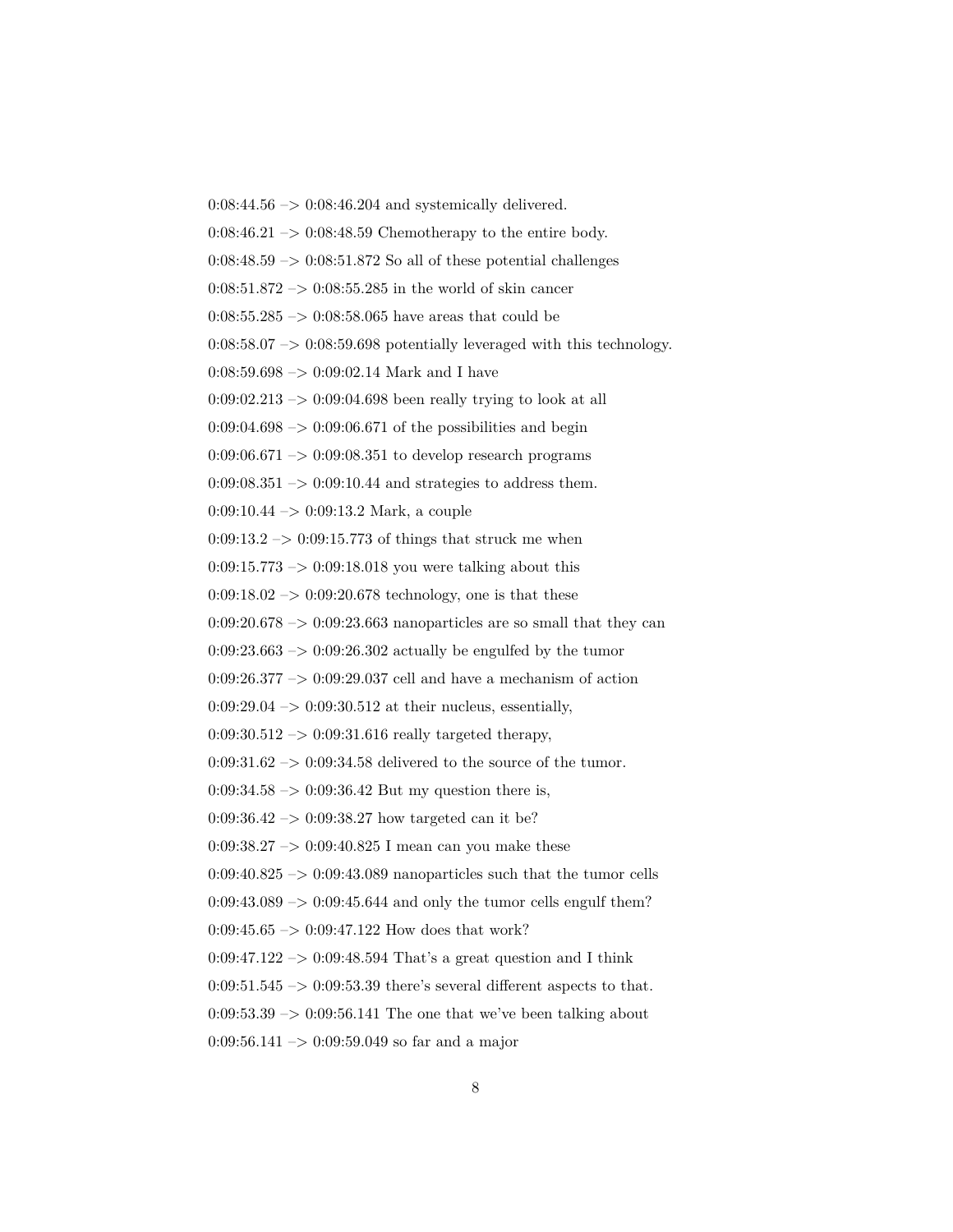$0:09:59.05 \rightarrow 0:10:01.255$  one that Mike and I have been

 $0:10:01.255 \rightarrow 0:10:02.79$  exploring is to

 $0:10:02.79 \rightarrow 0:10:04.56$  put the particles as close to

 $0:10:04.56 \rightarrow 0:10:06.298$  the tumor cells as possible.

 $0:10:06.3 \rightarrow 0:10:08.498$  To physically target them,

 $0:10:08.5 \rightarrow 0:10:10.39$  inject them into a tumor,

 $0:10:10.39 \rightarrow 0:10:11.024$  for example.

 $0:10:12.926 \rightarrow 0:10:14.846$  And that's possible with the skin cancers

 $0:10:14.846 \rightarrow 0:10:16.682$  that Mike is mentioning,

 $0:10:16.69 \rightarrow 0:10:18.38$  because they're so accessible,

 $0:10:18.38 \rightarrow 0:10:20.788$  they're on the surface of the skin,

 $0:10:20.79 \rightarrow 0:10:23.286$  at least some of them are

 $0:10:23.286 \rightarrow 0:10:25.509$  exclusively on the surface of the skin,

 $0:10:26.692 \rightarrow 0:10:29.056$  and dermatologists are very comfortable with

 $0:10:29.06 \rightarrow 0:10:30.88$  using needles to inject locally

 $0:10:30.88 \rightarrow 0:10:33.103$  in the skin and they're very

 $0:10:33.103 \rightarrow 0:10:34.758$  talented as well,

0:10:34.76  $\rightarrow$  0:10:36.896 and so that makes a

 $0:10:36.896 \rightarrow 0:10:38.32$  reasonable form of targeting.

0:10:38.32 –> 0:10:40.808 But you could also make it more

 $0:10:40.81 \rightarrow 0:10:42.79$  targeted and one possible way to

 $0:10:42.79 \rightarrow 0:10:45.347$  make it more targeted is to take

 $0:10:45.347 \rightarrow 0:10:46.911$  the nanoparticles and engineer

 $0:10:46.911 \rightarrow 0:10:48.639$  the surface properties of them.

 $0:10:48.64 \rightarrow 0:10:51.202$  And one of the aspects of the

 $0:10:51.202 \rightarrow 0:10:52.742$  technology that we've exploited

 $0:10:52.742 \rightarrow 0:10:55.304$  in many of the projects that we

 $0:10:55.304 \rightarrow 0:10:57.54$  worked on is to make the particles

 $0:10:57.54 \rightarrow 0:10:59.45$  themselves very sticky to proteins.

0:10:59.45  $\rightarrow$  0:11:01.676 Or tumor cells that have a lot

 $0:11:01.676 \rightarrow 0:11:03.689$  of proteins on their surface.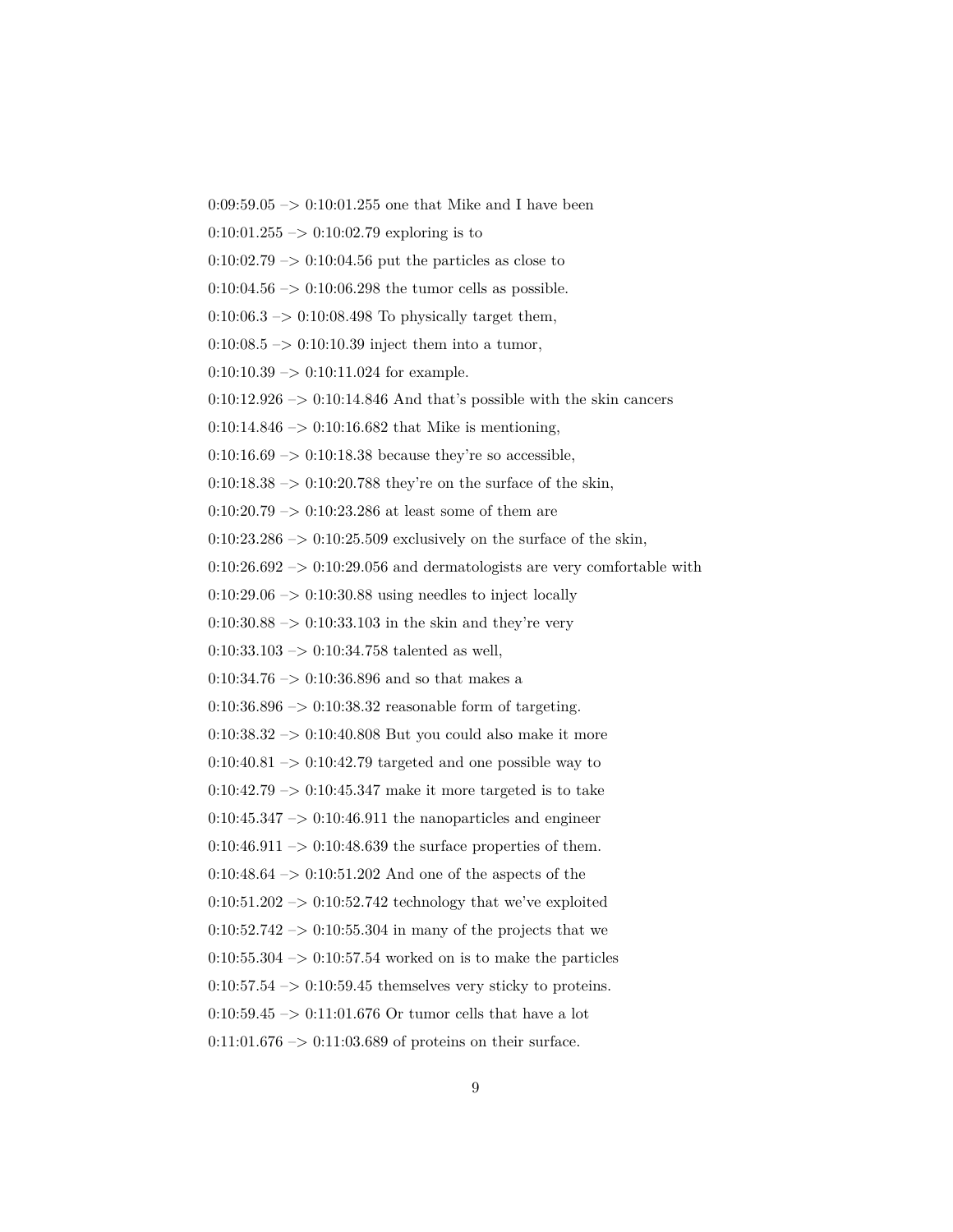$0:11:03.69 \rightarrow 0:11:05.94$  And so when you inject these  $0:11:05.94 \rightarrow 0:11:07.83$  sticky particles they will  $0:11:07.83 \rightarrow 0:11:10.028$  tend to be taken up by whatever  $0:11:10.028 \rightarrow 0:11:12.502$  cells are near the site where  $0:11:12.502 \rightarrow 0:11:14.661$  you've placed them and this  $0:11:14.661 \rightarrow 0:11:17.328$  allows the vast majority of the  $0:11:17.328 \rightarrow 0:11:20.038$  particles to stay in a tumor if you  $0:11:20.038 \rightarrow 0:11:22.4$  inject them right into the skin tumor, 0:11:22.4 –> 0:11:23.052 for example.  $0:11:23.052 \rightarrow 0:11:25.334$  And so that's one one way to  $0:11:25.334 \rightarrow 0:11:27.623$  augment the targeting that local  $0:11:27.623 \rightarrow 0:11:29.519$  delivery naturally provides you.  $0:11:29.52 \rightarrow 0:11:31.8$  A second way would be to not just  $0:11:31.8 \rightarrow 0:11:33.261$  use physical properties like  $0:11:33.261 \rightarrow 0:11:35.311$  stickiness of particles to make  $0:11:35.311 \rightarrow 0:11:37.35$  them attractive to tumor cells,  $0:11:37.35 \rightarrow 0:11:39.13$  but to make them specifically  $0:11:39.13 \rightarrow 0:11:40.554$  adhesive to tumor cells.  $0:11:40.56 \rightarrow 0:11:41.684$  So in that case, 0:11:41.684  $\rightarrow$  0:11:44.526 if you knew that there was  $0:11:44.526 \rightarrow 0:11:47.046$  a protein on the tumor cell surface  $0:11:47.127 \rightarrow 0:11:49.593$  that was expressed very abundantly in  $0:11:49.593 \rightarrow 0:11:52.624$  the tumor cells and not in normal cells,  $0:11:52.624 \rightarrow 0:11:54.354$  you could put some chemicals  $0:11:54.354 \rightarrow 0:11:56.922$  that bind to that protein on the  $0:11:56.922 \rightarrow 0:11:58.358$  surface of the nanoparticle.  $0:11:58.36 \rightarrow 0:12:00.556$  So this might be an antibody.  $0:12:00.56 \rightarrow 0:12:03.395$  Or an antibody fragment that  $0.12:03.395 \rightarrow 0.12:06.043$  is specific for that protein that's  $0:12:06.043 \rightarrow 0:12:08.743$  highly enriched on the tumor cell.  $0:12:08.75 \rightarrow 0:12:11.336$  Then that gives you an additional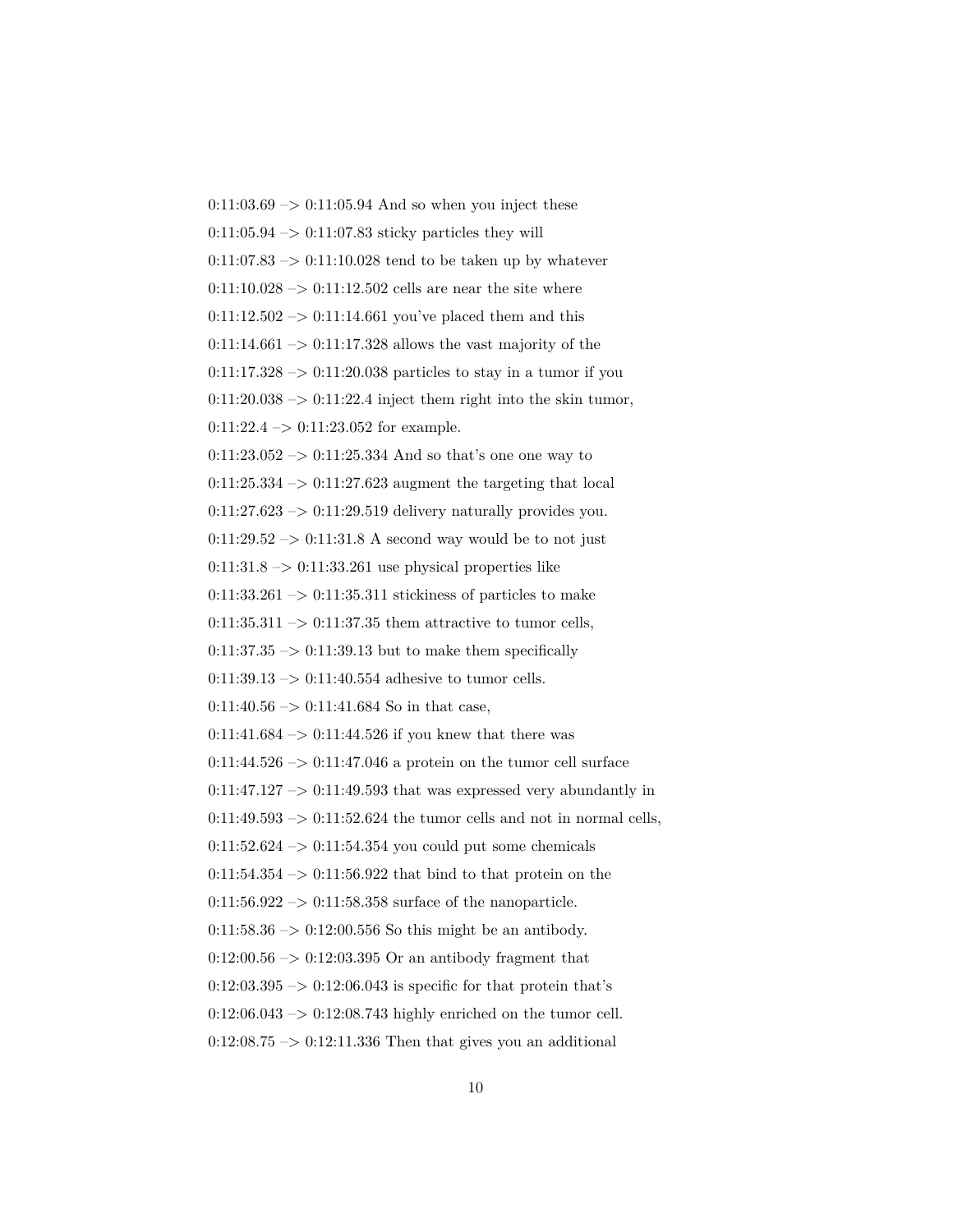$0:12:11.336 \rightarrow 0:12:12.63$  level of targeting.  $0:12:12.63 \rightarrow 0:12:17.928$  And it's even possible to think about  $0:12:17.93 \rightarrow 0:12:20.114$  administering those highly  $0:12:20.114 \rightarrow 0:12:22.298$  targeted particles systemically and  $0:12:22.298 \rightarrow 0:12:25.019$  and asking them to find the tumor  $0:12:25.019 \rightarrow 0:12:27.406$  for you instead of you using the  $0:12:27.406 \rightarrow 0:12:29.686$  needle to find the tumor yourself.  $0:12:29.69 \rightarrow 0:12:33.362$  And that's been a very active area of  $0:12:33.362 \rightarrow 0:12:37.243$  study over the past 10 to 15 years or so,  $0:12:37.25 \rightarrow 0:12:40.869$  and it turns out to be  $0.12:40.87 \rightarrow 0.12:42.575$  hard to achieve practically for  $0:12:42.575 \ensuremath{\rightarrow} 0:12:44.28$  reasons that we could discuss. 0:12:44.28 –> 0:12:46.667 But it's also a method of targeting.  $0:12:46.67 \rightarrow 0:12:48.542$  I would like  $0:12:48.542 \rightarrow 0:12:50.967$  to get into how exactly we target  $0:12:50.967 \rightarrow 0:12:53.187$  things and what are the challenges  $0:12:53.187 \rightarrow 0:12:55.189$  that are being faced in this  $0:12:55.19 \rightarrow 0:12:56.9$  really exciting area, but first  $0:12:56.9 \rightarrow 0:12:59.393$  we need to take a short break  $0:12:59.393 \rightarrow 0:13:01.749$  for a medical minute, so please stay  $0:13:01.749 \rightarrow 0:13:03.981$  tuned to learn more about nanoparticles  $0.13:03.981 \rightarrow 0.13:06.447$  and skin tumors with my guests  $0.13{\cdot}06.45$   $->$   $0{\cdot}13{\cdot}07.13$  Doctor Michael Girardi and 0:13:08.49 –> 0:13:09.17 Doctor Mark Saltzman. 0:13:09.85 –> 0:13:12.445 Funding for Yale Cancer Answers  $0:13:12.445 \rightarrow 0:13:15.536$  comes from AstraZeneca, working to  $0:13:15.536 \rightarrow 0:13:18.42$  eliminate cancer as a cause of death.  $0:13:18.42 \rightarrow 0:13:22.188$  Learn more at astrazeneca-us.com. 0:13:22.19 –> 0:13:24.34 Over 230,000 Americans will be  $0:13:24.34 \rightarrow 0:13:26.49$  diagnosed with lung cancer this  $0:13:26.565 \rightarrow 0:13:28.405$  year and in Connecticut alone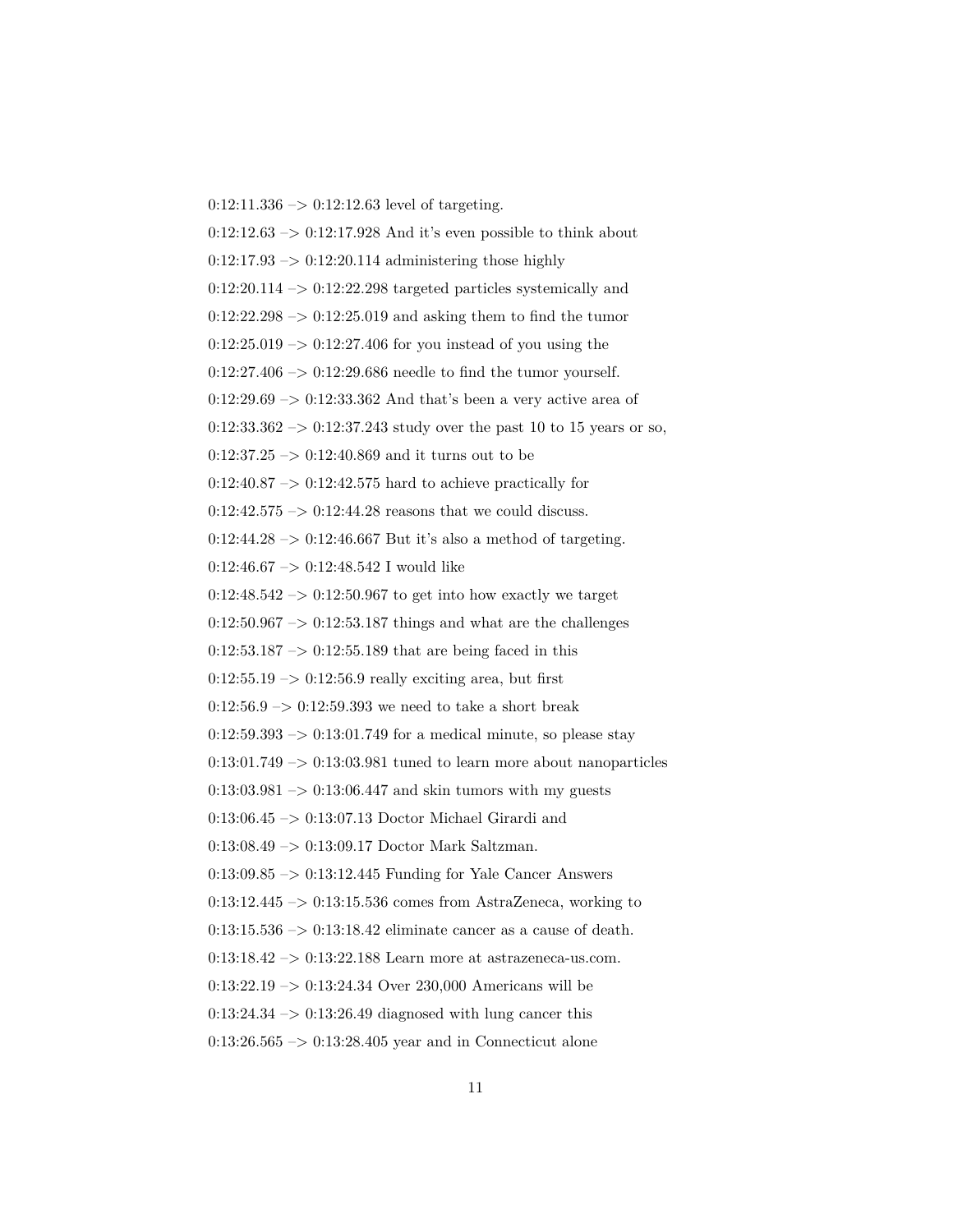0:13:28.405 –> 0:13:31.01 there will be over 2700 new cases.  $0:13:31.01 \rightarrow 0:13:33.17$  More than 85% of lung cancer  $0:13:33.17 \rightarrow 0:13:35.553$  diagnosis are related to smoking and  $0:13:35.553 \rightarrow 0:13:38.163$  quitting even after decades of use  $0:13:38.163 \rightarrow 0:13:40.282$  can significantly reduce your risk  $0:13:40.282 \rightarrow 0:13:42.64$  of developing lung cancer. Each day,  $0:13:42.64 \rightarrow 0:13:44.95$  patients with lung cancer are surviving 0:13:44.95  $\rightarrow$  0:13:47.386 thanks to increased access to advanced  $0:13:47.386 \rightarrow 0:13:49.058$  therapies and specialized care,  $0:13:49.06 \rightarrow 0:13:51.005$  new treatment options and surgical  $0:13:51.005 \rightarrow 0:13:53.59$  techniques are giving lung cancer survivors  $0:13:53.59 \rightarrow 0:13:56.766$  more hope than they have ever had before.  $0:13:56.77 \rightarrow 0:13:58.35$  Clinical trials are currently  $0:13:58.35 \rightarrow 0:13:59.93$  underway at federally designated  $0:13:59.93 \rightarrow 0:14:01.15$  Comprehensive cancer centers, 0:14:01.15  $\rightarrow$  0:14:03.74 such as the BATTLE II trial at 0:14:03.74 –> 0:14:05.644 Yale Cancer Center and Smilow  $0:14:05.644 \rightarrow 0:14:08.136$  Cancer Hospital to learn if a drug  $0:14:08.136 \rightarrow 0:14:10.826$  or combination of drugs based on  $0:14:10.826 \rightarrow 0:14:13.086$  personal biomarkers can help to  $0:14:13.09 \rightarrow 0:14:15.478$  control non small cell lung cancer.  $0:14:15.48 \rightarrow 0:14:17.53$  More information is available at  $0:14:17.53 \rightarrow 0:14:18.76$  yalecancercenter.org. You're listening 0:14:18.76 –> 0:14:20.26 to Connecticut Public Radio.  $0.14:21.32 \rightarrow 0.14:23.816$  Welcome back to Yale Cancer Answers.  $0:14:23.82 \rightarrow 0:14:26.664$  This is Doctor Anees Chagpar  $0:14:26.664 \rightarrow 0:14:29.338$  and I'm joined tonight by my guest doctor 0:14:29.338 –> 0:14:32.14 Michael Girardi and Doctor Mark Saltzman.  $0:14:32.14 \rightarrow 0:14:34.58$  We're talking about research looking  $0.14:34.58 \rightarrow 0.14:37.02$  into using nanoparticles to treat  $0.14:37.09 \rightarrow 0.14:39.346$  skin tumors and right before the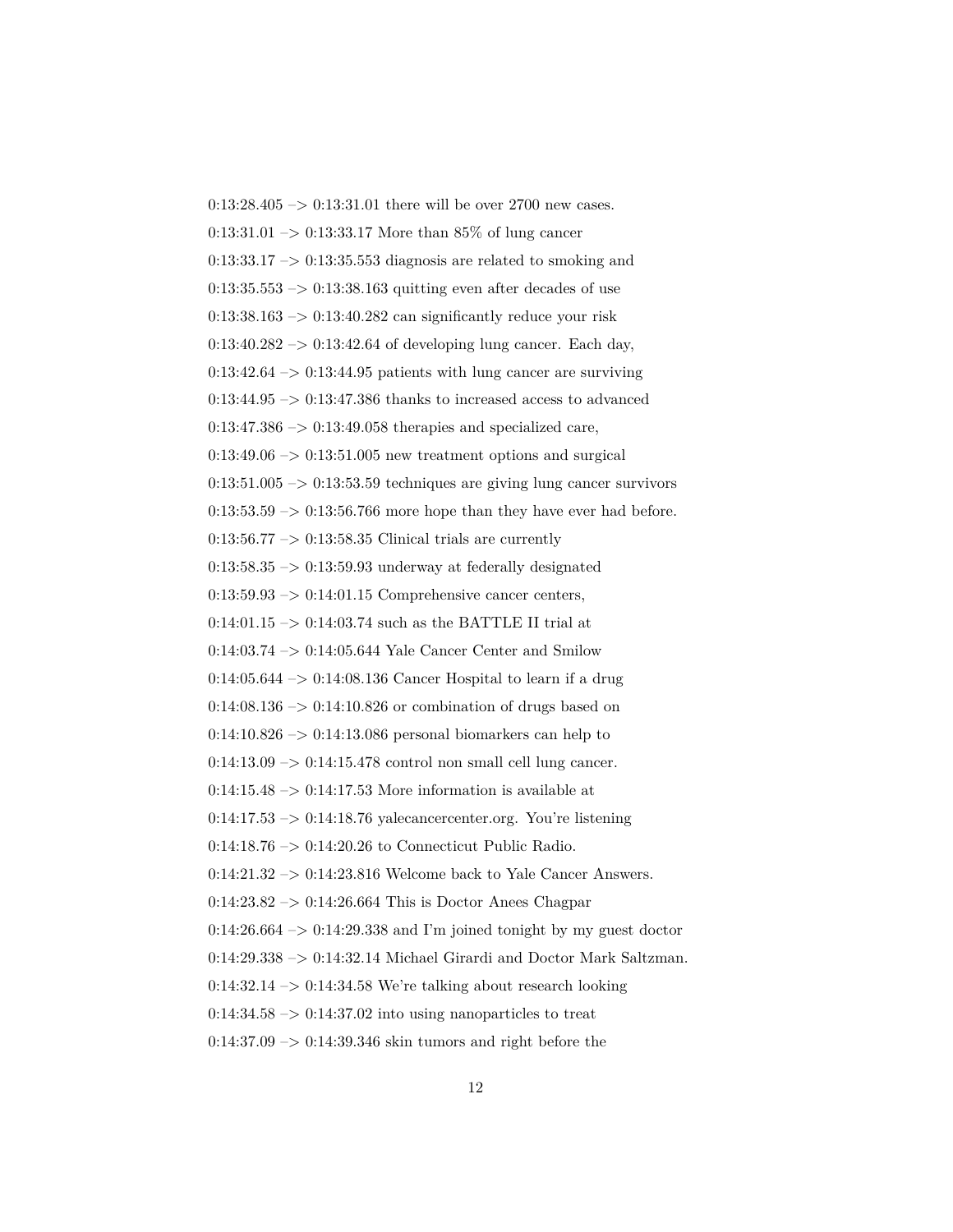$0:14:39.346 \rightarrow 0:14:42.032$  break we were talking about how these  $0:14:42.032 \rightarrow 0:14:44.615$  nanoparticles are so small and how we  $0:14:44.62 \rightarrow 0:14:47.399$  can try to make them really attack  $0:14:47.399 \rightarrow 0:14:50.02$  tumor cells rather than normal cells.  $0:14:50.02 \rightarrow 0:14:52.72$  So Mike, Mark was  $0:14:52.72 \rightarrow 0:14:55.17$  talking about how  $0:14:55.17 \rightarrow 0:14:57.86$  we can make nanoparticles sticky.  $0:14:57.86 \rightarrow 0:15:00.748$  We can try to get them in an  $0:15:00.748 \rightarrow 0:15:03.418$  area where these cancers exist.  $0.15:03.42 \rightarrow 0.15:07.263$  What have you explored in terms of  $0:15:07.27 \rightarrow 0:15:10.694$  trying to treat these skin cancers?  $0:15:11.139 \rightarrow 0:15:13.773$  What are the exciting  $0:15:13.773 \rightarrow 0:15:15.4$  developments and where are  $0:15:15.4 \rightarrow 0:15:17.112$  we with this research?  $0:15:17.112 \rightarrow 0:15:20.111$  So I think there's several features that  $0:15:20.111 \rightarrow 0:15:22.657$  we're really leveraging about the sticky  $0:15:22.657 \rightarrow 0:15:25.59$  type particles and these will bind to proteins.  $0:15:25.59 \rightarrow 0:15:28.008$  Any proteins they come in contact  $0:15:28.008 \rightarrow 0:15:30.429$  with but what's really special about the  $0:15:30.43 \rightarrow 0:15:32.55$  tumor microenvironment is that it's  $0:15:32.55 \rightarrow 0:15:35.099$  very protein rich tumor cells secrete  $0:15:35.099 \rightarrow 0:15:37.277$  a lot of proteins.  $0:15:37.28 \rightarrow 0:15:39.29$  They create their own matrix.  $0:15:39.29 \rightarrow 0:15:41.31$  This is helpful for them.  $0:15:41.31 \rightarrow 0:15:44.874$  We think they perceive it as such so they  $0:15:44.874 \rightarrow 0:15:48.969$  can grow so they can begin to want to travel  $0:15:48.97 \rightarrow 0:15:52.186$  if we personify the tumor cells that way,  $0:15:52.19 \rightarrow 0:15:54.062$  and so these particles  $0:15:54.062 \rightarrow 0:15:57.803$  will bind to both tumor matrix proteins and  $0:15:57.803 \rightarrow 0:16:01.23$  bind to the surface of the tumor cells,  $0:16:01.23 \rightarrow 0:16:03.738$  so this really not only gets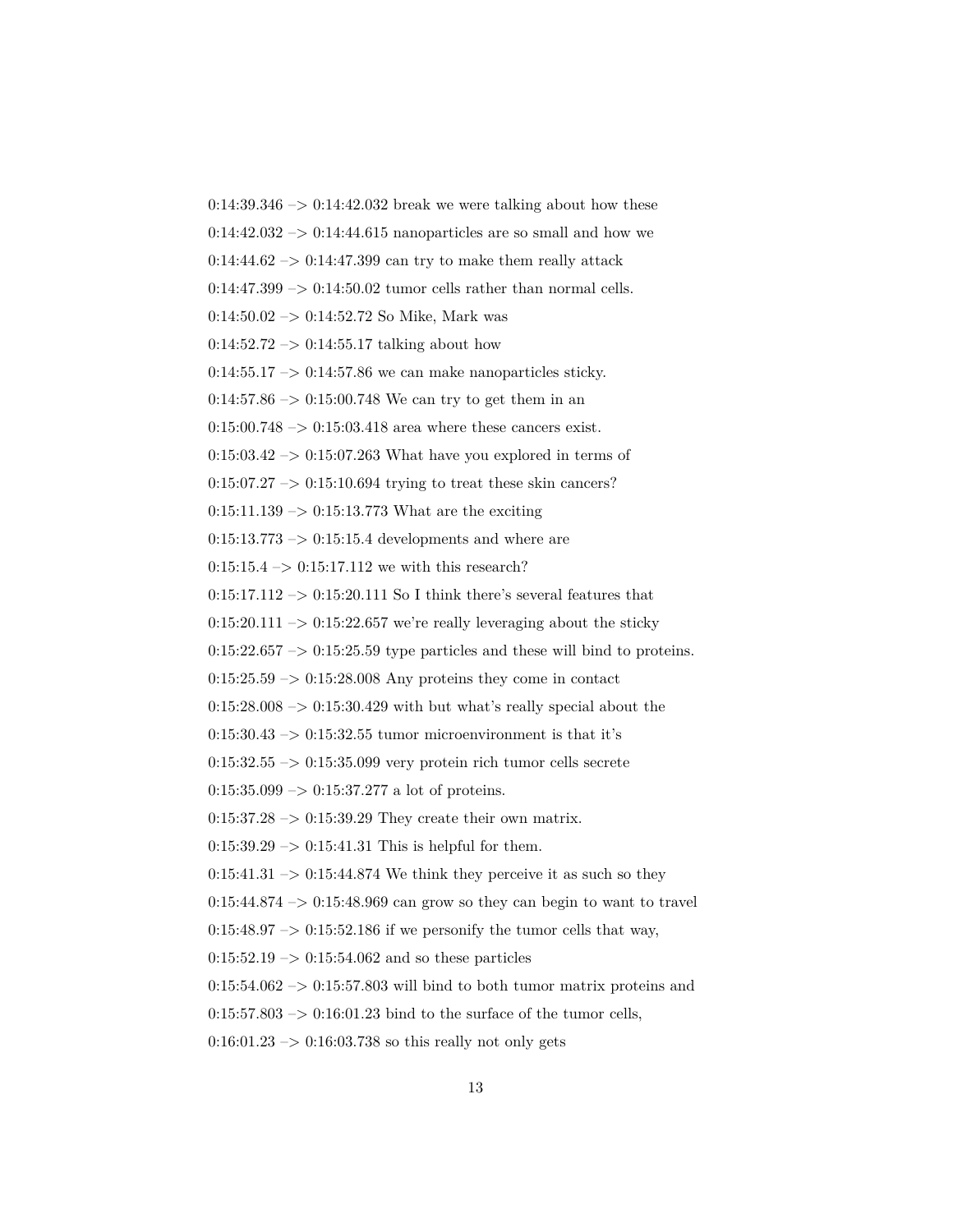$0:16:03.738 \rightarrow 0:16:06.57$  the drugs into the tumor cells, 0:16:06.57  $\rightarrow$  0:16:09.174 but creates anti-tumor  $0:16:09.174 \rightarrow 0:16:11.47$  agents all around the tumor.  $0:16:11.47 \rightarrow 0:16:14.445$  We think this is really important for  $0:16:14.445 \rightarrow 0:16:17.699$  trying to target and eliminate the tumor.  $0:16:17.7 \rightarrow 0:16:20.202$  We also have worked on strategies  $0:16:20.202 \rightarrow 0:16:22.994$  and how we deliver these tiny  $0:16:22.994 \rightarrow 0:16:25.078$  particles beyond the simple  $0:16:25.08 \rightarrow 0:16:26.728$  syringe and needle strategy,  $0:16:26.728 \rightarrow 0:16:28.376$  which is actually quite  $0:16:28.376 \rightarrow 0:16:30.159$  effective in and of itself.  $0:16:30.16 \rightarrow 0:16:32.506$  But for certain tumors,  $0:16:32.51 \rightarrow 0:16:33.254$  for example,  $0:16:33.254 \rightarrow 0:16:35.114$  ones that are more broad  $0:16:35.114 \rightarrow 0:16:37.199$  but thin and shallow,  $0.16:37.2 \rightarrow 0.16:39.155$  they can create surgical challenges  $0:16:39.155 \rightarrow 0:16:42.714$  to cut out a large piece of skin when  $0:16:42.714 \rightarrow 0:16:45.012$  something is really not that deep.  $0.16:45.02 \rightarrow 0.16:47.533$  That lets us wonder if there is a  $0:16:47.533 \rightarrow 0:16:49.71$  way to deliver these agents,  $0:16:49.71 \rightarrow 0:16:52.056$  for example over a larger area,  $0:16:52.06 \rightarrow 0:16:56.3$  but not as deep and so Mark and I have  $0:16:56.3 \rightarrow 0:16:58.26$  explored strategies using what's called  $0:16:58.26 \rightarrow 0:17:00.56$  micro needling or micro needle pads,  $0:17:00.56 \rightarrow 0:17:02.495$  and so the particles might  $0:17:02.495 \rightarrow 0:17:04.43$  be loaded into these hollow  $0.17:04.43 \rightarrow 0.17:07.118$  very tiny needles and in  $0:17:07.118 \rightarrow 0:17:10.116$  many cases they can be made to be  $0:17:10.116 \rightarrow 0:17:12.372$  painless because they just don't  $0:17:12.372 \rightarrow 0:17:15.221$  get to the depth where they're going  $0:17:15.221 \rightarrow 0:17:17.5$  to trigger the nerve endings and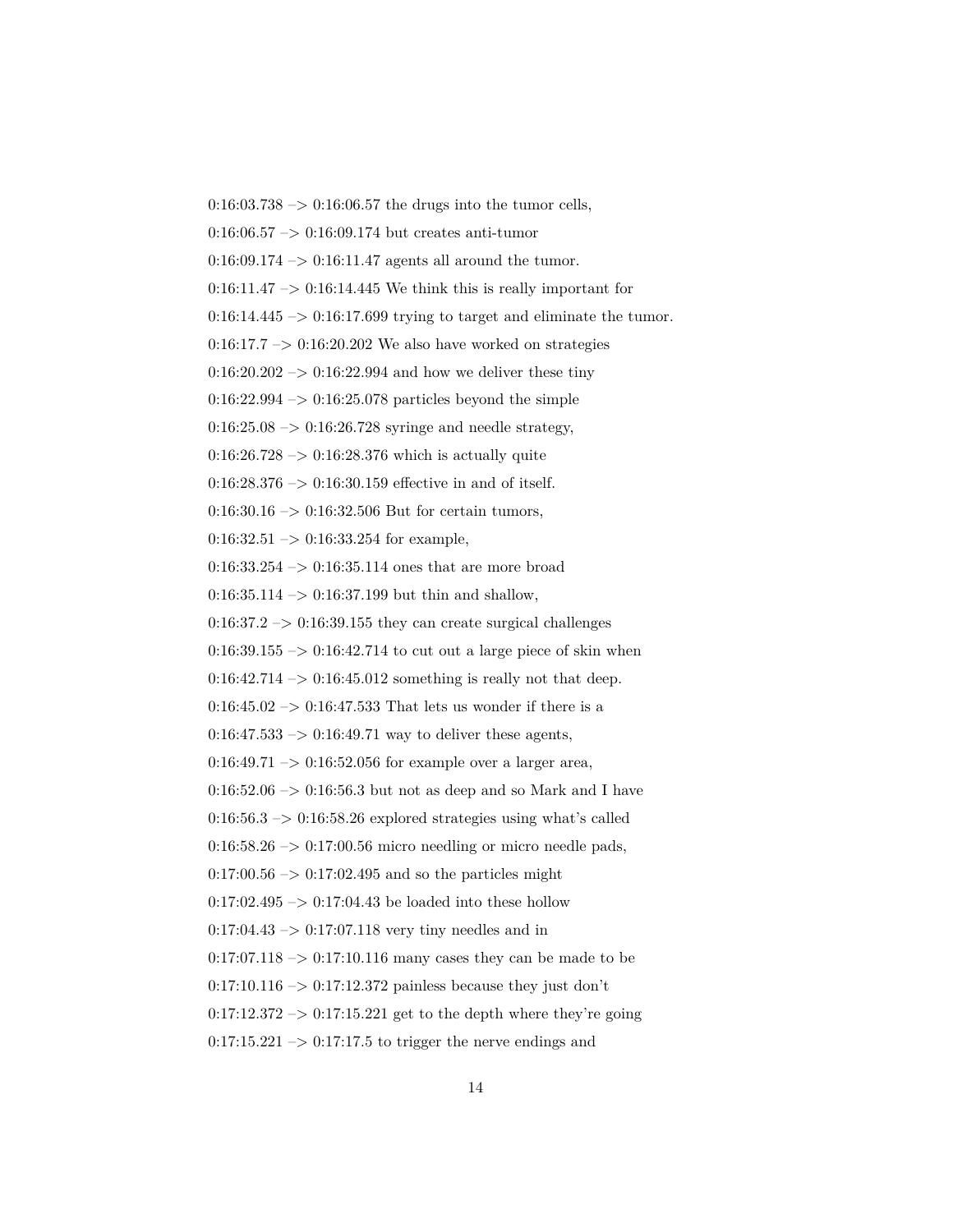$0:17:17.5 \rightarrow 0:17:20.165$  these pads could be applied and the  $0:17:20.165 \rightarrow 0:17:22.993$  particles can be delivered in that fashion.  $0:17:23 \rightarrow 0:17:25.28$  We've also looked at strategies where  $0:17:25.28 \rightarrow 0:17:27.38$  we've accelerated fluid that contains  $0:17:27.38 \rightarrow 0:17:28.248$  the nanoparticles  $0:17:28.248 \rightarrow 0:17:31.72$  in a way that can push them with  $0:17:31.805 \rightarrow 0:17:34.559$  a high pressure system through the 0:17:34.559  $\rightarrow$  0:17:37.872 surface of the skin into a tumor  $0:17:37.872 \rightarrow 0:17:39.72$  and the surrounding area.  $0:17:39.72 \rightarrow 0:17:43.376$  Kind of like a high pressure micro waterjet,  $0:17:43.38 \rightarrow 0:17:46.355$  so we're really looking at ways that  $0:17:46.355 \rightarrow 0:17:49.089$  we can empower health care providers  $0:17:49.089 \rightarrow 0:17:52.295$  to be able to use this technology  $0:17:52.383 \rightarrow 0:17:54.798$  to best serve their patients.  $0:17:54.8 \rightarrow 0:17:57.968$  But in a number of different  $0:17:57.97 \rightarrow 0:18:00.17$  tumor settings, different tumor types,  $0:18:00.17 \rightarrow 0:18:01.484$  different tumor sizes,  $0:18:01.484 \rightarrow 0:18:03.236$  and different tumor depths.  $0:18:03.24 \rightarrow 0:18:03.68$  That's  $0:18:03.68 \rightarrow 0:18:06.572$  really interesting, and I guess the  $0:18:06.572 \rightarrow 0:18:09.82$  other way to do this is,  $0:18:09.82 \rightarrow 0:18:12.9$  as you both were talking about earlier,  $0:18:12.9 \rightarrow 0:18:14.696$  was injecting this systemically.  $0:18:14.696 \rightarrow 0:18:18.297$  So I would think intravenously to try and  $0.18:18.297 \rightarrow 0.18:20.799$  hone these nanoparticles to their target  $0:18:20.8 \rightarrow 0:18:23.428$  whether it's an  $0:18:23.428 \rightarrow 0:18:26.241$  antibody or other mechanism to 0:18:26.241  $\rightarrow$  0:18:29.133 try to find these cancer cells  $0:18:29.14 \rightarrow 0:18:31.17$  and target them that way.

 $0.18:31.17 \rightarrow 0.18:33.19$  Mark, you know another concept

 $0:18:33.19 \rightarrow 0:18:34.806$  that you had mentioned,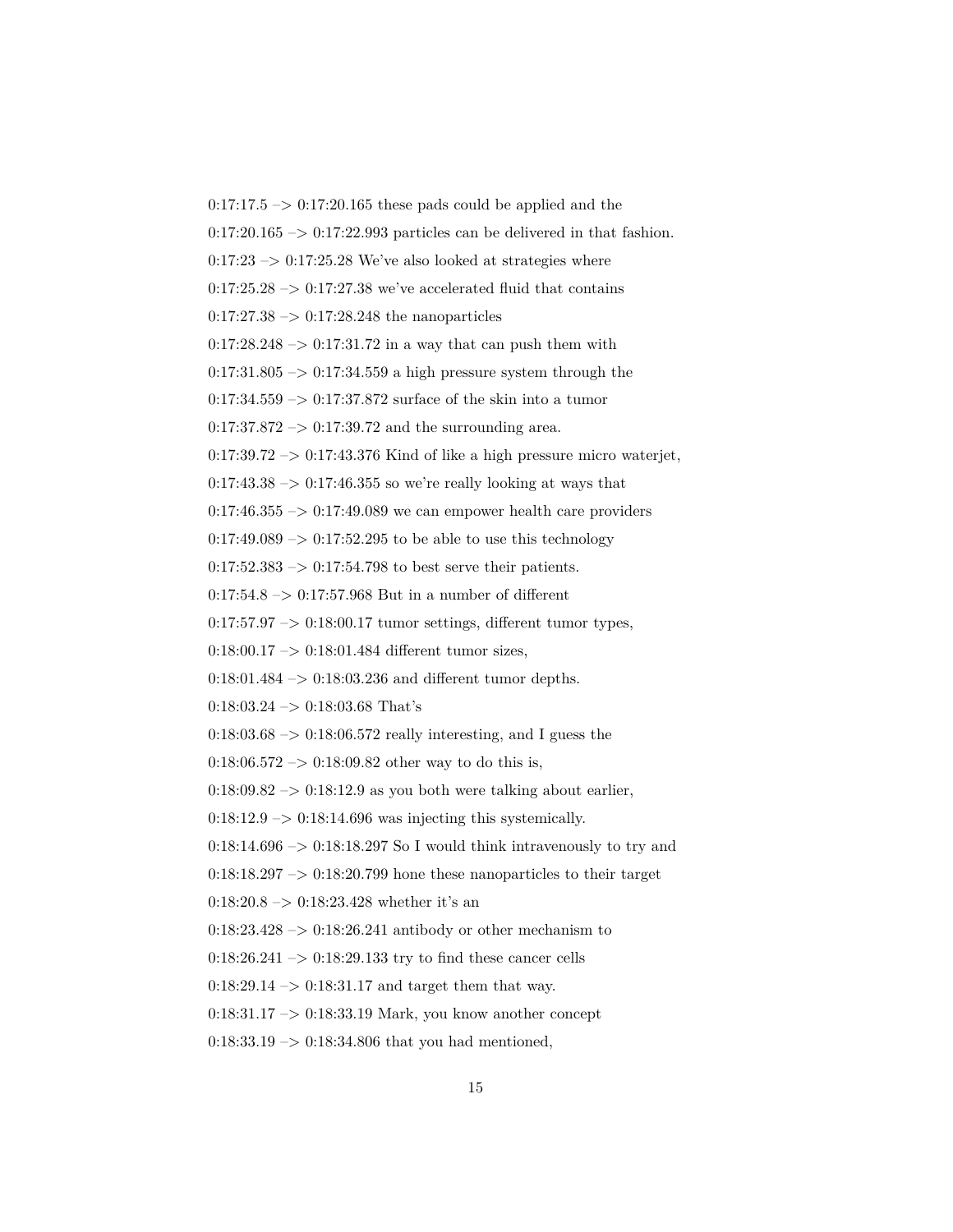0:18:34.81  $\rightarrow$  0:18:37.77 or I think Mike had mentioned before the  $0.18:37.77 \rightarrow 0.18:40.268$  break was using nanoparticles to kind  $0:18:40.268 \rightarrow 0:18:43.32$  of prime the immune system.  $0:18:43.32 \rightarrow 0:18:46.02$  Often on this show we're talking about  $0:18:46.02 \rightarrow 0:18:48.759$  immunotherapy and the fact that these  $0:18:48.759 \rightarrow 0:18:51.748$  cancers kind of evade the immune system 0:18:51.748  $\rightarrow$  0:18:54.821 whose job it is really to get rid of  $0:18:54.821 \rightarrow 0:18:57.9$  things that we don't want in our body,  $0:18:57.9 \rightarrow 0:18:59.229$  whether it's infections,  $0.18:59.229 \rightarrow 0.19:01.887$  or whether it's tumor cells. 0:19:01.887 –> 0:19:04.489 Tell us a little bit more about  $0:19:04.489 \rightarrow 0:19:06.482$  how you can engineer nanoparticles  $0:19:06.482 \rightarrow 0:19:09.127$  to trigger the immune system,  $0:19:09.13 \rightarrow 0:19:12.147$  and how that's working in treating cancer?  $0:19:13.89 \rightarrow 0:19:15.606$  I'd be happy  $0:19:15.606 \rightarrow 0:19:16.75$  to start addressing that,  $0:19:16.75 \rightarrow 0:19:19.315$  but Mike is really the expert on that part,  $0:19:19.32 \rightarrow 0:19:21.552$  but so I'll talk about the parts that 0:19:21.552  $\rightarrow$  0:19:23.899 I know and maybe he can follow up.  $0:19:26.19 \rightarrow 0:19:27.936$  One of the interesting things about some  $0:19:27.936 \rightarrow 0:19:30.532$  of the cells of the immune system is  $0.19:30.532 \rightarrow 0.19:32.242$  that their naturally bagocytic  $0.19:32.25 \rightarrow 0.19:35.028$  and part of their job is to take up  $0:19:38.07 \rightarrow 0:19:39.478$  particles from the environment  $0.19:39.478 \rightarrow 0.19:41.985$  and to sample them to look for  $0:19:41.985 \rightarrow 0:19:43.317$  danger signals,  $0:19:43.32 \rightarrow 0:19:44.528$  and so you can  $0:19:44.528 \rightarrow 0:19:46.34$  exploit those cells by  $0.19:46.411 \rightarrow 0.19:48.351$  creating nanoparticles that look  $0.19:48.351 \rightarrow 0.19:50.703$  like the natural kinds of things  $0:19:50.703 \rightarrow 0:19:53.118$  that they would take up and ingest.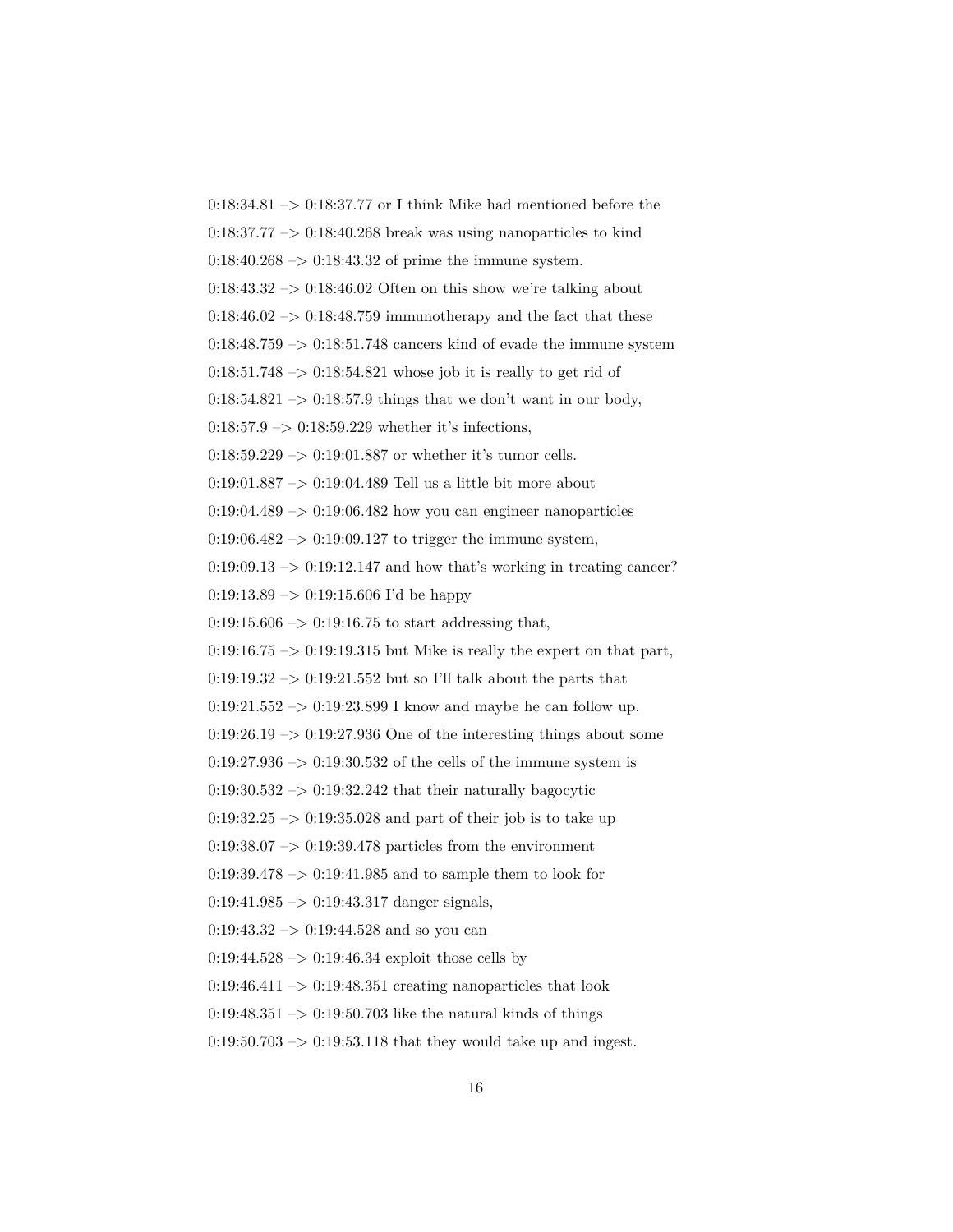$0:19:53.12 \rightarrow 0:19:55.129$  And you can do that by controlling  $0.19:55.129 \rightarrow 0.19:57.406$  the size of the particle and by  $0:19:57.406 \rightarrow 0:19:59.428$  controlling its surface to make it  $0.19:59.495 \rightarrow 0.20:01.967$  most attractive to those  $0:20:01.967 \rightarrow 0:20:04.012$  macrophages or antigen presenting cells.  $0:20:04.012 \rightarrow 0:20:05.188$  But in addition,  $0:20:05.188 \rightarrow 0:20:07.148$  you could further  $0:20:07.148 \rightarrow 0:20:09.068$  augment the activity of those  $0:20:09.07 \rightarrow 0:20:11.744$  particles by putting in the kind  $0:20:11.744 \rightarrow 0:20:14.16$  of danger signals that they might  $0:20:14.16 \rightarrow 0:20:16.542$  find from a microorganism and that  $0:20:16.542 \rightarrow 0:20:19.247$  revs up their their immune activity.  $0:20:19.25 \rightarrow 0:20:21.686$  And so we've been exploring that  $0:20:21.686 \rightarrow 0:20:24.001$  and also exploring the idea  $0:20:24.001 \rightarrow 0:20:27.406$  that you could present these  $0:20:27.41 \rightarrow 0:20:29.29$  signals to immune cells  $0:20:29.29 \rightarrow 0:20:31.59$  in a variety of different ways,  $0:20:31.59 \rightarrow 0:20:33.49$  either by slowly releasing them,  $0:20:33.49 \rightarrow 0:20:35.836$  the concept we talked about before,  $0:20:35.836 \rightarrow 0:20:38.245$  or by presenting them in different 0:20:38.245 –> 0:20:40.549 fashions on the surface or the  $0:20:40.549 \rightarrow 0:20:42.789$  interior of the particle and looking  $0:20:42.789 \rightarrow 0:20:45.628$  to see if by changing the way that  $0:20:45.628 \rightarrow 0:20:47.842$  the particle is engineered with these  $0:20:47.842 \rightarrow 0:20:50.587$  signals for the immune system,  $0:20:50.59 \rightarrow 0:20:51.682$  if that changes  $0:20:51.682 \rightarrow 0:20:54.23$  the speed or the aggressiveness  $0:20:54.303 \rightarrow 0:20:56.253$  that you can introduce into  $0:20:56.253 \rightarrow 0:20:57.423$  the immune response.  $0:20:58.69 \rightarrow 0:21:01$  So Mike, do you want to  $0:21:01 \rightarrow 0:21:03.43$  kind of pick up on that?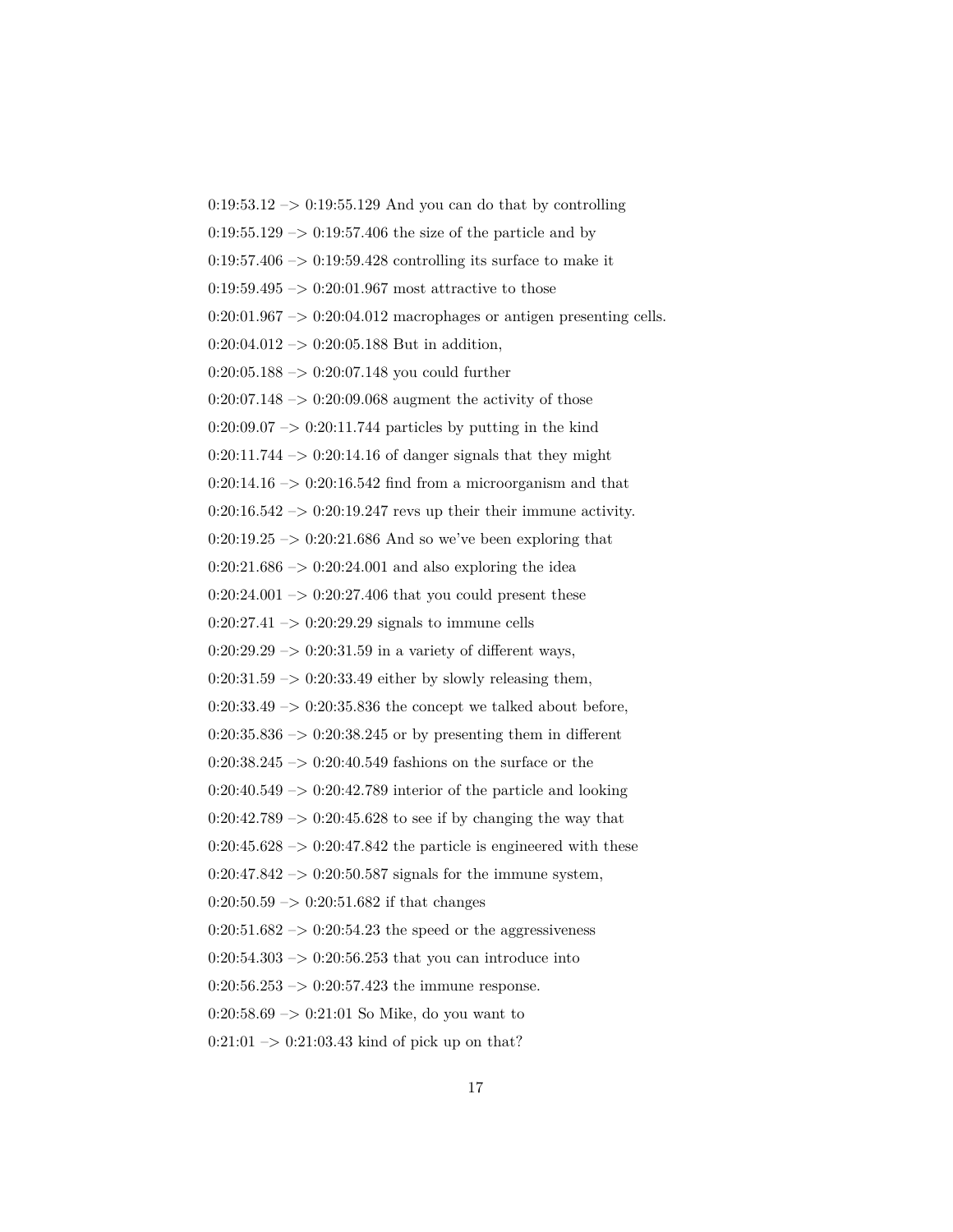$0:21:03.43 \rightarrow 0:21:05.692$  I mean, oftentimes when we're thinking  $0:21:05.692 \rightarrow 0:21:07.78$  about generating an immune response,  $0:21:07.78 \rightarrow 0:21:10.15$  we kind of talked about  $0:21:10.15 \rightarrow 0:21:11.73$  two kinds of systems.  $0:21:13.206 \rightarrow 0:21:16.07$  One that's a more generalized immune response,  $0:21:16.07 \rightarrow 0:21:17.745$  and one that's more targeted.  $0:21:17.745 \rightarrow 0:21:20.274$  Talk a little bit about how you  $0:21:20.274 \rightarrow 0:21:21.453$  envision nanoparticles really  $0:21:21.453 \rightarrow 0:21:24.002$  working in terms of the immune  $0:21:24.002 \rightarrow 0:21:25.55$  response against cancers.  $0:21:26.51 \rightarrow 0:21:29.604$  Yeah, I think it's a critical question.  $0:21:29.61 \rightarrow 0:21:32.592$  I think that cancer therapy today is  $0:21:32.592 \rightarrow 0:21:35.016$  about targeting the tumor and  $0:21:35.016 \rightarrow 0:21:37.287$  it's about manipulating the immune  $0:21:37.287 \rightarrow 0:21:39.969$  system to to maximize the effects  $0:21:40.045 \rightarrow 0:21:42.46$  of the tumor targeting strategies.  $0:21:42.46 \rightarrow 0:21:45.112$  No cancer therapy can ignore today  $0:21:45.112 \rightarrow 0:21:48.048$  what's going on with the immune system.  $0:21:48.048 \rightarrow 0:21:50.364$  It's too powerful an ally in  $0:21:50.364 \rightarrow 0:21:53.32$  the fight against the cancer and  $0:21:53.32 \rightarrow 0:21:55.308$  there's obstacles to overcome,  $0:21:55.31 \rightarrow 0:21:57.822$  so let me explain.  $0.21{:}57.822\rightarrow 0.22{:}01.59$  That first dichotomy is  $0:22:01.59 \rightarrow 0:22:04.602$  that we have evolved to recognize  $0:22:04.602 \rightarrow 0:22:05.606$  foreign substances,  $0:22:05.61 \rightarrow 0:22:08.646$  including antigens on tumor cells  $0:22:08.646 \rightarrow 0:22:12.226$  and we can stimulate the heck out  $0:22:12.226 \rightarrow 0:22:14.666$  of that process through agents,  $0:22:14.67 \rightarrow 0:22:17.73$  as Mark has described, that might  $0:22:17.73 \rightarrow 0:22:19.77$  be considered dangerous signals,  $0:22:19.851 \rightarrow 0:22:22.719$  molecules that might be for example,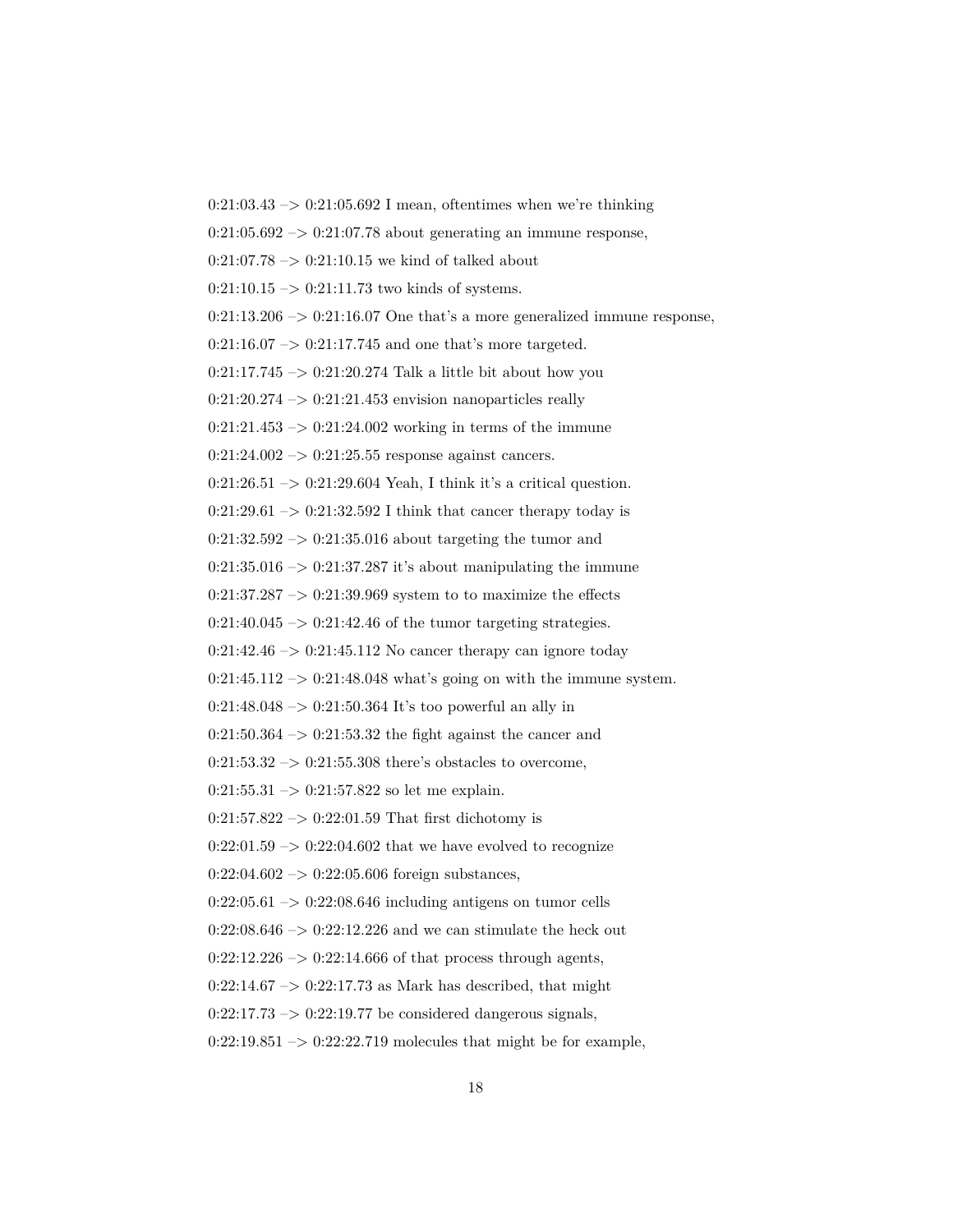$0:22:22.72 \rightarrow 0:22:25.23$  normally found on infectious agents,  $0:22:25.23 \rightarrow 0:22:28.236$  molecules that might be produced by  $0:22:28.236 \rightarrow 0:22:31.918$  our own cells when they have sensed  $0:22:31.92 \rightarrow 0:22:34.14$  that they are infected, for example.  $0:22:34.14 \rightarrow 0:22:36.868$  We can begin to try to trick  $0:22:36.868 \rightarrow 0:22:38.21$  the immune system  $0:22:38.21 \rightarrow 0:22:40.38$  in looking at the cancer cells in  $0:22:40.38 \rightarrow 0:22:43.491$  a way that makes them appear as if  $0:22:43.491 \rightarrow 0:22:45.601$  they're a foreign infection,  $0:22:45.61 \rightarrow 0:22:47.46$  whether that be viral resemblance  $0:22:47.46 \rightarrow 0:22:49.31$  or bacterial resemblance or others.  $0:22:49.31 \rightarrow 0:22:52.64$  And we can do that in a general way,  $0:22:52.64\ensuremath{\rightarrow} 0:22:55.405$  and so those are common molecules that  $0:22:55.405 \rightarrow 0:22:57.82$  are found on a bunch of microorganisms,  $0:22:57.82 \rightarrow 0:23:00.45$  so we can just introduce those types  $0:23:00.45 \rightarrow 0:23:02.35$  of compounds into the nanoparticles.  $0:23:02.35 \rightarrow 0:23:04.69$  Then we can try to facilitate  $0:23:04.69 \rightarrow 0:23:07.175$  how they're seen by the immune  $0:23:07.175 \rightarrow 0:23:09.683$  system in a more optimized way.  $0:23:09.69 \rightarrow 0:23:11.73$  In a more specific way,  $0:23:11.73 \rightarrow 0:23:14.178$  we might try to load what  $0:23:14.178 \rightarrow 0:23:15.81$  are called tumor antigens,  $0:23:15.81 \rightarrow 0:23:18.228$  so these might be real signatures  $0:23:18.228 \rightarrow 0:23:20.709$  on very specific types of cancers,  $0:23:20.71 \rightarrow 0:23:23.152$  and they may be even specific  $0:23:23.152 \rightarrow 0:23:24.373$  to each patient.  $0:23:24.38 \rightarrow 0:23:25.565$  In this way,  $0:23:25.565 \rightarrow 0:23:27.935$  we're trying to stimulate a very 0:23:27.935 –> 0:23:30.09 directed killer T cell response.  $0:23:30.09 \rightarrow 0:23:33.036$  That's akin to a vaccine, for example.  $0:23:33.036 \rightarrow 0:23:36.207$  That you know is being discussed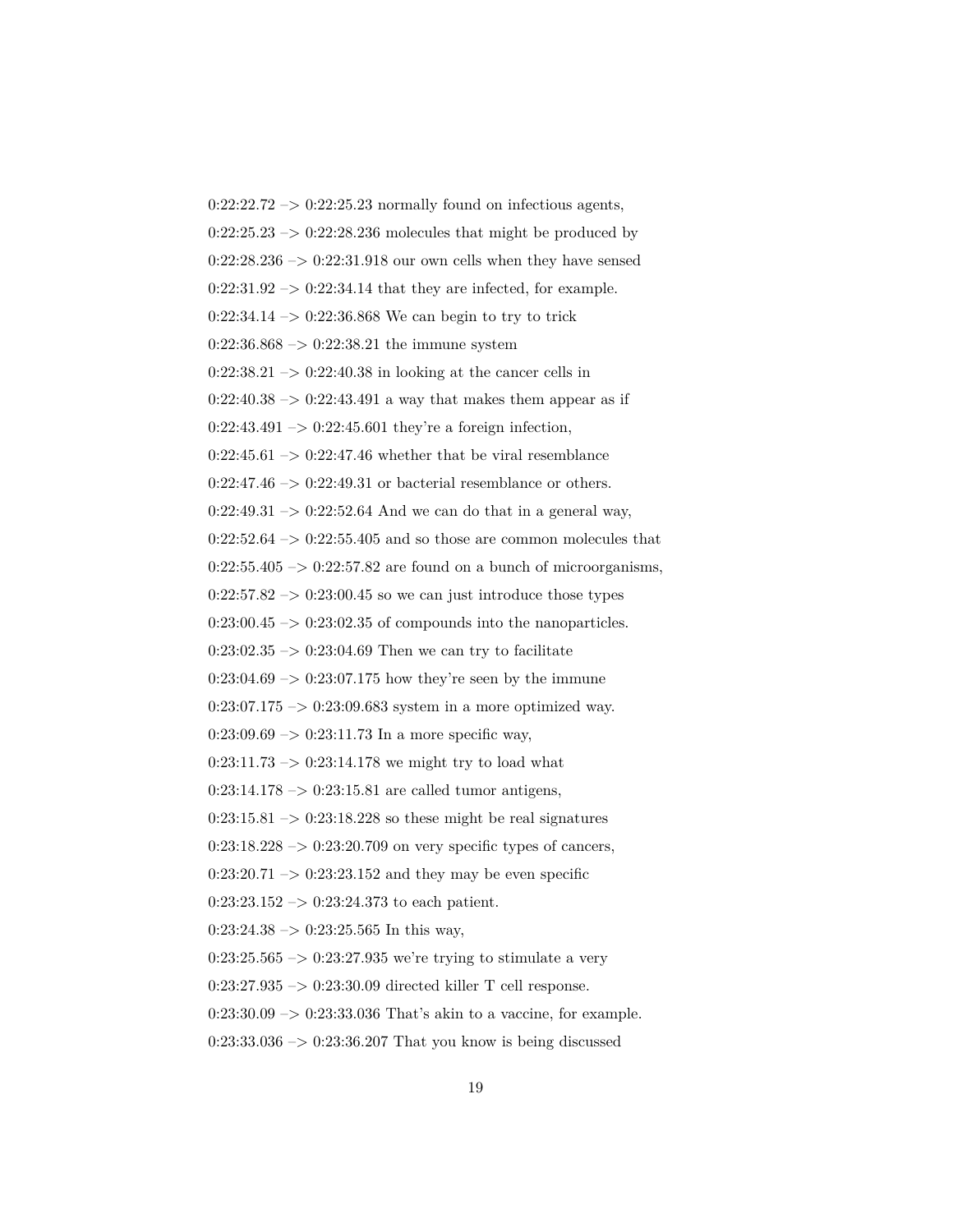$0:23:36.207 \rightarrow 0:23:39.595$  these days for a bunch of other reasons,  $0:23:39.6 \rightarrow 0:23:42.68$  and so we can use nanoparticles to  $0:23:42.68 \rightarrow 0:23:45.321$  develop anti tumor vaccines that  $0:23:45.321 \rightarrow 0:23:47.793$  could more specifically stimulate  $0:23:47.793 \rightarrow 0:23:49.647$  the immune system  $0:23:53 \rightarrow 0:23:54.908$  to attack the cancer.  $0:23:57.24 \rightarrow 0:23:59.21$  And on another consideration though,  $0:23:59.21 \rightarrow 0:24:02.138$  we have to realize that tumors evolve and  $0:24:02.138 \rightarrow 0:24:05.486$  grow to try to suppress the immune system.  $0:24:05.49 \rightarrow 0:24:07.848$  And this is a major major  $0:24:07.848 \rightarrow 0:24:09.42$  consideration in treating cancer,  $0:24:09.42 \rightarrow 0:24:11.39$  immune checkpoint inhibitors or something,  $0:24:11.39 \rightarrow 0:24:13.435$  for example, that are delivered  $0:24:13.435 \rightarrow 0:24:16.32$  throughout the body to try to alleviate  $0:24:16.32 \rightarrow 0:24:18.606$  some of these controls that the  $0:24:18.606 \rightarrow 0:24:21.209$  tumor has put on the immune system.  $0:24:21.21 \rightarrow 0:24:24.052$  But we can also try to target  $0:24:24.052 \rightarrow 0:24:25.97$  that with nanoparticles locally.  $0:24:25.97 \rightarrow 0:24:28.802$  So for example, there are immune cells that  $0:24:28.802 \rightarrow 0:24:31.79$  try to suppress the antitumor effects,  $0:24:31.79 \rightarrow 0:24:35.82$  and these need to be  $0:24:35.82 \rightarrow 0:24:37.85$  dealt with in a way,  $0:24:37.85 \rightarrow 0:24:39.88$  especially at the tumor site,  $0:24:39.88 \rightarrow 0:24:42.292$  so that the tumor can become  $0:24:42.292 \rightarrow 0:24:45.158$  what we call hot and not cold.  $0:24:45.16 \rightarrow 0:24:48.24$  Hot, meaning it can be recognized by the  $0:24:48.24 \rightarrow 0:24:50.439$  antitumor immune system more readily.  $0:24:51.83 \rightarrow 0:24:54.398$  And it sounds like  $0:24:54.398 \rightarrow 0:24:56.307$  you have so many possibilities  $0:24:56.307 \rightarrow 0:24:59.079$  in terms of how you can fashion  $0:24:59.155 \rightarrow 0:25:01.637$  these nanoparticles, so you can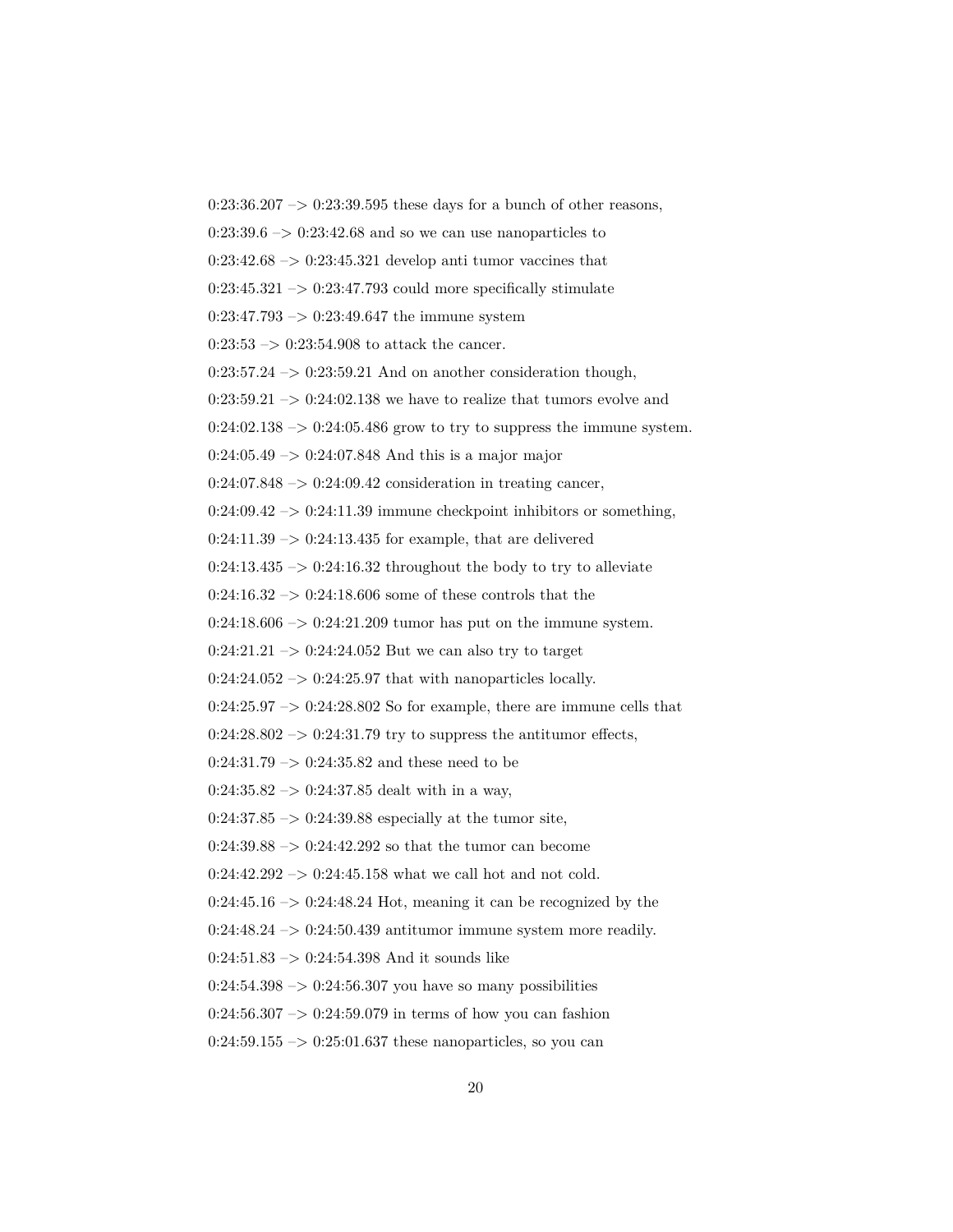0:25:01.637 –> 0:25:03.94 target the tumor on one  $0:25:04.021 \rightarrow 0:25:06.281$  side and potentially attract the  $0:25:06.281 \rightarrow 0:25:09.025$  immune system on the other side  $0:25:09.025 \rightarrow 0:25:11.867$  and get these two systems in  $0:25:11.867 \rightarrow 0:25:14.284$  close proximity to each other in  $0:25:14.284 \rightarrow 0:25:16.289$  addition to delivering drugs.  $0:25:16.29 \rightarrow 0:25:19.013$  Now the other thing that you mentioned  $0:25:19.013 \rightarrow 0:25:21.95$  before the break was using nanoparticles  $0:25:21.95 \rightarrow 0:25:24.908$  relating to skin cancers,  $0:25:24.91 \rightarrow 0:25:27.868$  but more on the prevention side. 0:25:27.87 –> 0:25:30.936 So Mark talk a little bit about  $0:25:30.936 \rightarrow 0:25:32.92$  using nanoparticles to make 0:25:32.92  $\rightarrow$  0:25:35.256 sunscreens more effective.  $0:25:36.34 \rightarrow 0:25:39.08$  Yeah, I'd be happy to do that and that was one of  $0:25:39.15 \rightarrow 0:25:42.11$  the first big projects that Mike and I  $0:25:42.11 \rightarrow 0:25:44.836$  worked together on and it was quite successful. 0:25:44.84 –> 0:25:48.24 So the idea was that we NOTE Confidence: 0.9900481 0:25:48.24  $\rightarrow$  0:25:50.739 knew that we could make these  $0:25:50.739 \rightarrow 0:25:52.737$  nanoparticles that would adhere to tissues  $0:25:52.737 \rightarrow 0:25:55.552$  and we tested them to see if you just  $0:25:55.552 \rightarrow 0:25:57.76$  suspended these particles,  $0:25:57.76$   $\rightarrow$   $0:26:00.273$  these sticky particles and NOTE Confidence: 0.9900481  $0:26:00.273 \rightarrow 0:26:03.581$  you put that water on the skin would  $0:26:03.581 \rightarrow 0:26:06.27$  the particles adhere and in fact they did.  $0:26:06.27 \rightarrow 0:26:08.998$  And they adhered very strongly to the skin.  $0:26:09.909 \rightarrow 0:26:12.03$  You could put some particles on the  $0:26:12.1 \rightarrow 0:26:14.396$  skin and then you could wash the  $0:26:14.396 \rightarrow 0:26:16.204$  skin extensively and the particles  $0:26:16.204 \rightarrow 0:26:18.472$  would just stay there and resist  $0:26:18.472 \rightarrow 0:26:19.91$  removal with washing.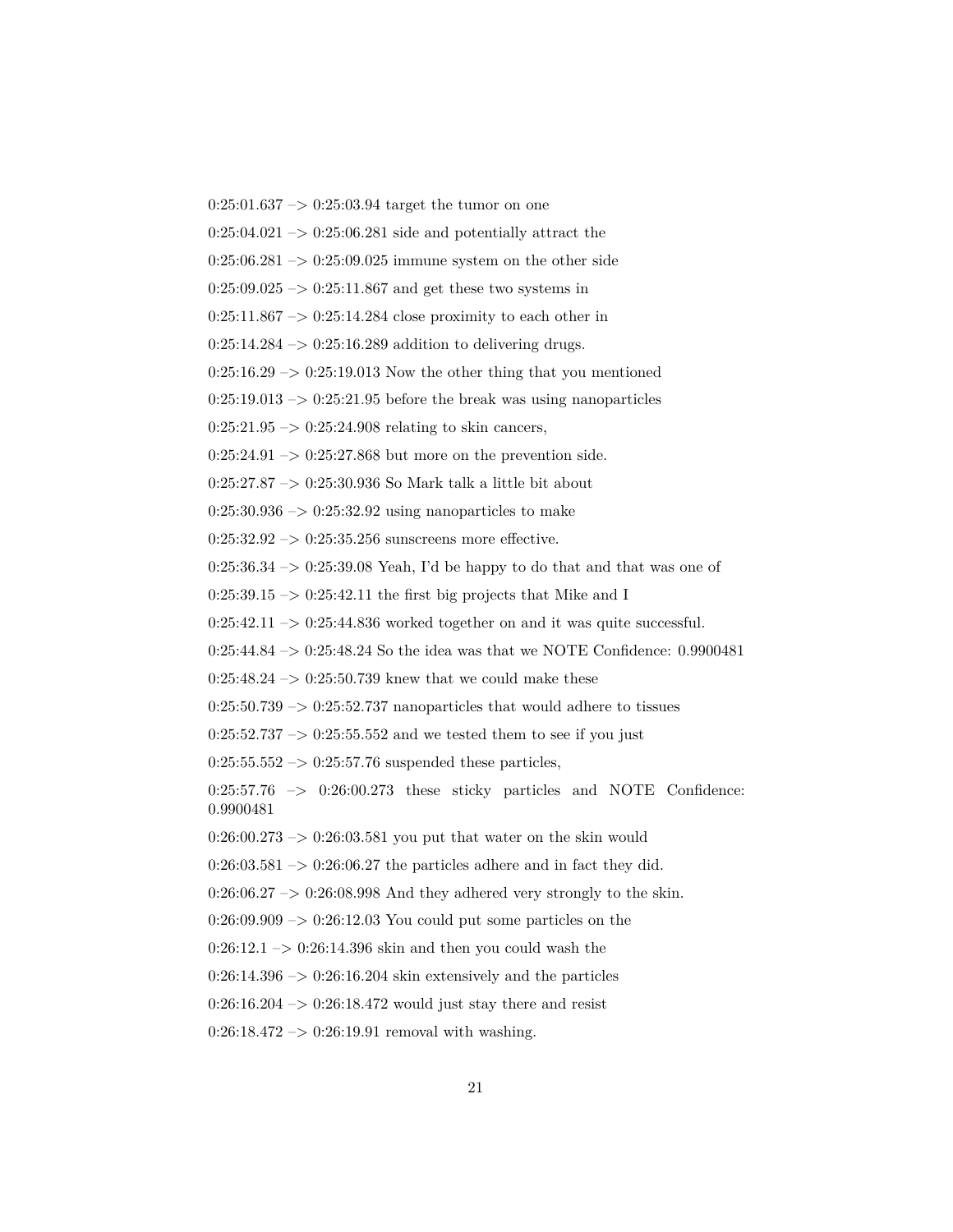$0:26:19.91 \rightarrow 0:26:22.635$  And so we knew that there was something  $0:26:22.635 \rightarrow 0:26:23.999$  special about that technology,  $0:26:24 \rightarrow 0:26:26.238$  because if you can apply something  $0:26:26.238 \rightarrow 0:26:28.388$  topically to the skin and it  $0:26:28.388 \rightarrow 0:26:30.14$  stays there for a long time,  $0:26:30.14 \rightarrow 0:26:31.85$  that might have some value.  $0:26:31.85 \rightarrow 0:26:34.73$  And so in the second phase we learned that  $0:26:34.799 \rightarrow 0:26:37.619$  one could take common sunscreen ingredients  $0:26:37.62 \rightarrow 0:26:40.357$  and load them at very high levels  $0:26:40.357 \rightarrow 0:26:41.53$  inside these nanoparticles,  $0:26:41.53 \rightarrow 0:26:43.485$  so that the nanoparticle itself 0:26:43.485 –> 0:26:45.05 was 50 percent, 60%,  $0:26:45.05 \rightarrow 0:26:47$  sometimes even 70% sunscreen agent.  $0:26:47 \rightarrow 0:26:50.072$  And then if you apply those to the  $0:26:50.072 \rightarrow 0:26:52.48$  surface of the skin, they stuck.  $0:26:52.48 \rightarrow 0:26:54.82$  They don't penetrate into the skin.  $0:26:54.82 \rightarrow 0:26:57.17$  They don't wash off very easily,  $0:26:57.17 \rightarrow 0:27:00.296$  but they're sitting on the skin now in  $0:27:00.296 \rightarrow 0:27:03.422$  a position to be between the skin and  $0:27:03.422 \rightarrow 0:27:06.55$  any ultraviolet light that falls on the skin,  $0:27:06.55 \rightarrow 0:27:08.58$  and so they could be  $0:27:08.58 \rightarrow 0:27:11.165$  very effective at screening that  $0:27:11.165 \rightarrow 0:27:13.75$  ultraviolet light and and absorbing  $0:27:13.833 \rightarrow 0:27:16.527$  it and blocking it without anything  $0:27:16.527 \rightarrow 0:27:19.059$  ever entering your body and they  $0:27:19.059 \rightarrow 0:27:21.362$  stay on there for a long time.  $0:27:21.37 \rightarrow 0:27:24.628$  And so we did a number of studies  $0:27:24.628 \rightarrow 0:27:27.754$  trying to understand how this works and  $0:27:27.754 \rightarrow 0:27:30.622$  trying to perfect it using combinations  $0:27:30.622 \rightarrow 0:27:34.101$  of sunscreens so that we could block  $0:27:34.101 \rightarrow 0:27:35.923$  all wavelengths of ultraviolet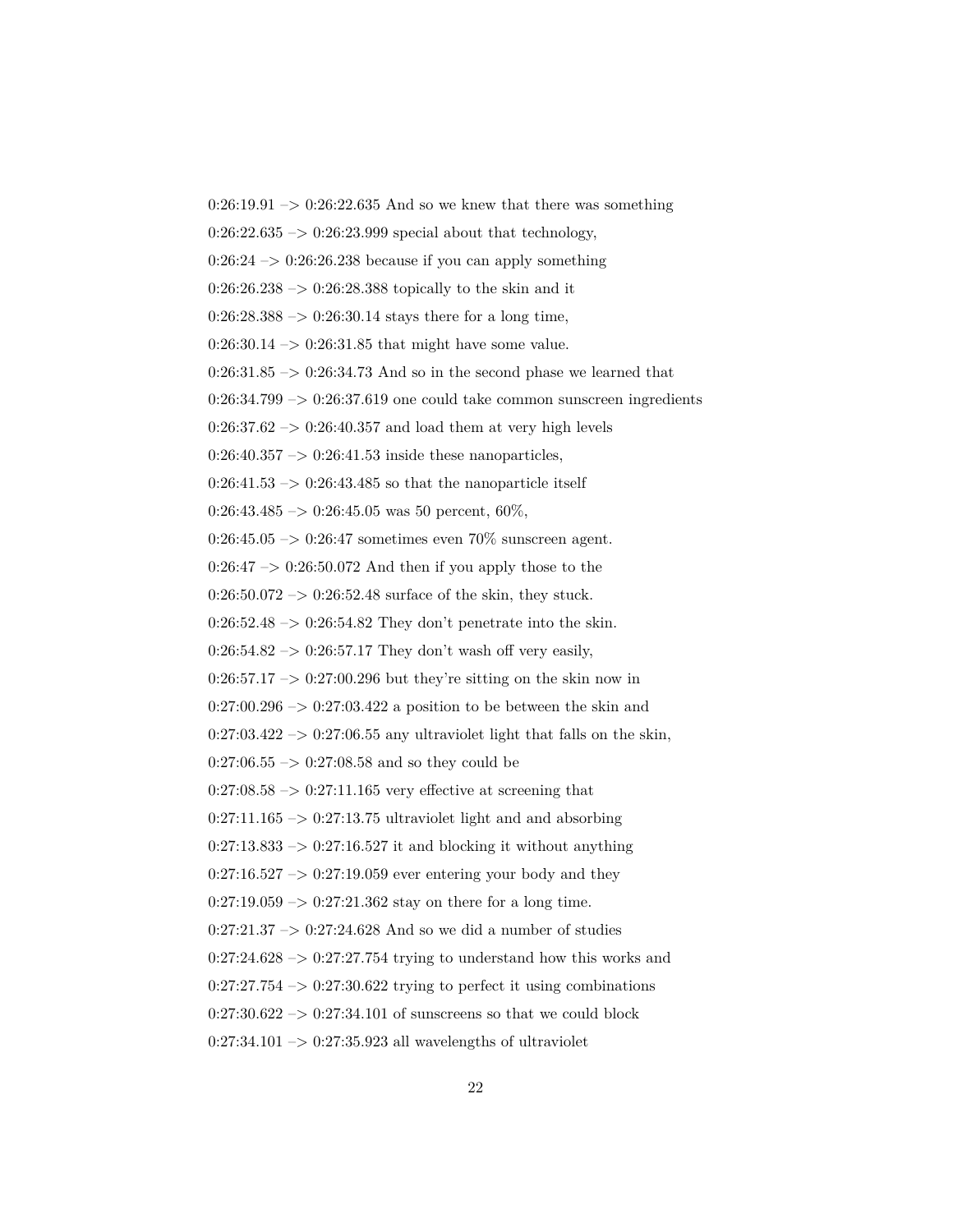0:27:35.923 –> 0:27:38.826 light and ultimately did a 0:27:38.826 –> 0:27:41.098 small pilot clinical trial  $0:27:41.1 \rightarrow 0:27:43.767$  here at Yale showing that  $0:27:43.767 \rightarrow 0:27:46.453$  indeed you could put these on the  $0:27:46.453 \rightarrow 0:27:48.649$  surface of the skin of volunteers  $0:27:48.731 \rightarrow 0:27:51.447$  that they were completely safe and  $0:27:51.447 \rightarrow 0:27:54.208$  Mike can talk about the details of  $0:27:54.208 \rightarrow 0:27:57.03$  that and that they would perform just  $0:27:57.03 \rightarrow 0:27:59.55$  as well as the kinds of sunscreens  $0:27:59.55 \rightarrow 0:28:02.22$  that you can buy at the drugstore.  $0:28:02.22 \rightarrow 0:28:04.518$  So we're very excited about that  $0:28:05.67 \rightarrow 0:28:08.575$  and new ways  $0:28:08.575 \rightarrow 0:28:09.82$  to use technology  $0:28:09.82 \rightarrow 0:28:11.308$  to prevent skin cancer.  $0:28:16.992 \rightarrow 0:28:19.375$  And my grandparents all worked on  $0:28:19.375 \rightarrow 0:28:21.748$  farms and so are very familiar with the  $0:28:21.748 \rightarrow 0:28:24$  devastating effects  $0:28:24 \rightarrow 0:28:26.37$  of skin cancer. 0:28:26.37 –> 0:28:28.335 Doctor W. Mark Saltzman is a professor  $0:28:28.335 \rightarrow 0:28:29.514$  of biomedical engineering,  $0:28:29.52 \rightarrow 0:28:31.256$  cellular and molecular Physiology  $0:28:31.256 \rightarrow 0:28:32.992$  and of chemical engineering 0:28:32.992 –> 0:28:34.961 and Doctor Michael Girardi is  $0:28:34.961 \rightarrow 0:28:36.681$  a professor of dermatology at  $0:28:36.681\ensuremath{\:\rightarrow\:}0:28:38.578$  the Yale School of Medicine.  $0:28:38.58 \rightarrow 0:28:41.13$  If you have questions the address  $0:28:41.13 \rightarrow 0:28:41.98$  is canceranswers@yale.edu.  $0:28:41.98 \rightarrow 0:28:43.75$  And past editions of the program  $0:28:43.75 \rightarrow 0:28:45.868$  are available in audio and written  $0:28:45.868 \rightarrow 0:28:47.188$  form at yalecancercenter.org.  $0:28:47.19 \rightarrow 0:28:49.43$  We hope you'll join us next week to